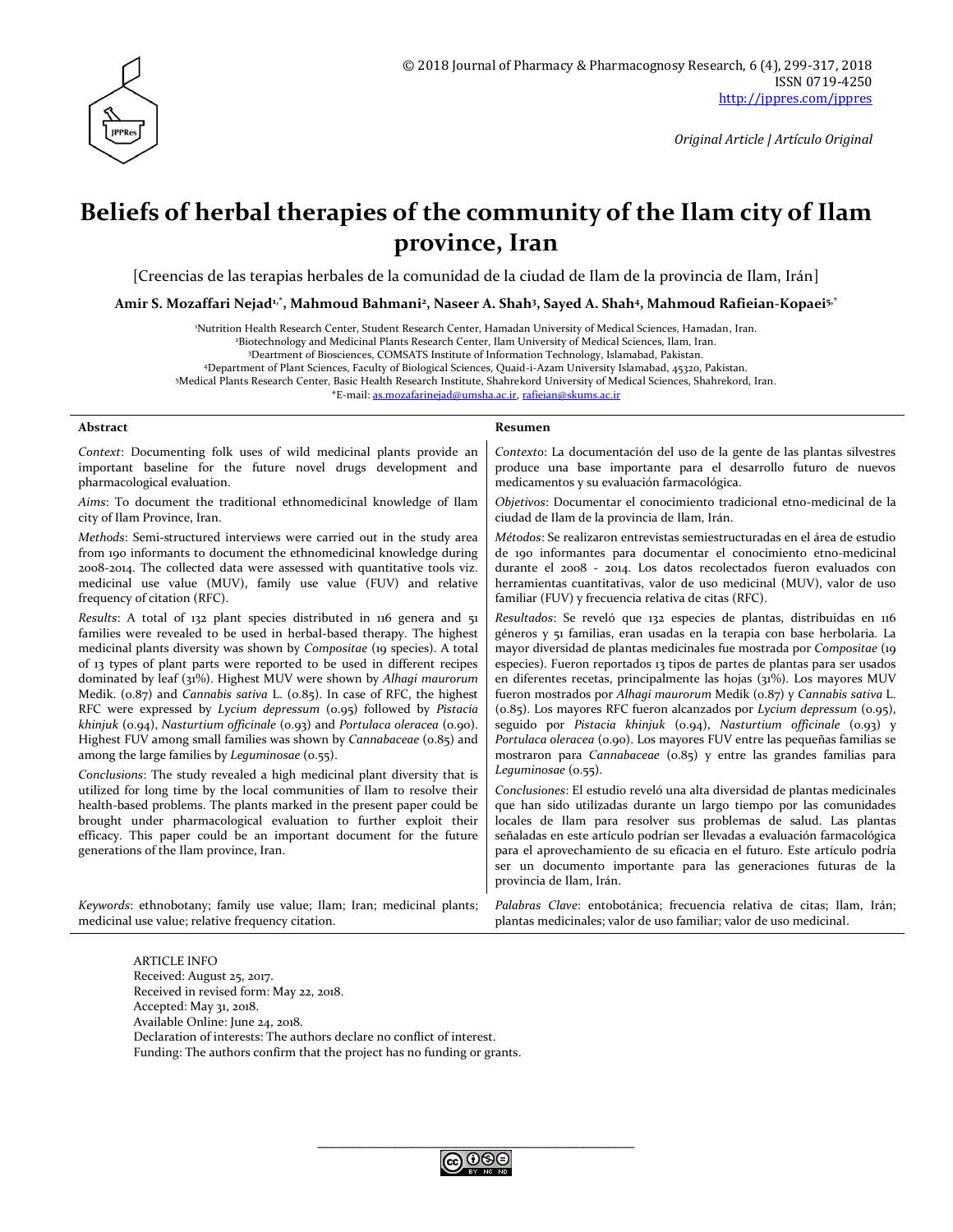#### **INTRODUCTION**

Ethnopharmacology consists of the investigation of plants used by the traditional communities and further understand the pharmacological basis of these culturally important medicinal plants. In the prehistoric era, medicinal plants were the only source of treatment of various diseases (Jalali et al., 2009; Mozaffari Nejad et al., 2013a; 2013b; Bhatia et al., 2015). Traditional medicine plays a key and important role in the health care systems of many countries, which is based on herbal remedies. World Health Organization (WHO) reported that, about 80% of primary medical care in developing countries depends on traditional medicines, due to their advantages such as safe, low cost and easily affordable. Besides this, modern treatment facilities are not accessible for the people who live far away from the towns. Approximately 25% of the medical drugs are produced from herbal ingredients and their derivatives in the developed countries (Mozaffari Nejad et al., 2013a; Ullah., 2014).

In the recent years, the ethnomedicinal information of indigenous plants has been taken into a huge consideration. Medicinal herbs have the ingredients and antioxidants have apply their therapeutic effects. Also, the researchers demonstrated that plant species used in popular medicine are a promising source for antimicrobial and other effects (Kamkar et al., 2013; Mozaffari Nejad et al., 2014; Eslami et al., 2016; Karimi et al., 2016; Rahimi-Madiseh et al., 2017). Due to the rising cost of allopathic drugs for the maintenance of personal health of human wellbeing and biomedical benefits and accessibility of medical plants, the use of these natural plants in producing drugs has been considered as a suitable alternative (Morvin Yabesh et al., 2014; Ullah, 2014). Moreover, resistance shown by to the present prevalent medicines in clinics is also complicating the picture. So, switching towards alternative medicines is a need of the hour (Shah et al., 2014).

The knowledge on medicinal plants and their use is obtained by experiences, trial and error, and handed on from generation to generation. However, due to the presence of a gap between older and younger generations this field of medical sciences is in danger. Iran has a long history in the field of traditional medicine (Ghorbani, 2005). The traditional

pharmacopeia and medicinal plants have been studied in different areas of Iran (Jalali et al., 2009; Ghasemi et al., 2013; Mozaffari Nejad et al., 2013a). However, no information is available on the medicinal plants of Ilam province (Ilam city). Therefore, the aim of the study was to explore the ethnomedicinal potential of the area with the help of ethnobotanical quantitative tools.

### **MATERIAL AND METHODS**

### **Area of study**

Ilam province is one of the western provinces of I.R. Iran and is located in the mountainous and semi-warm area. The capital of the province is Ilam city. Ilam province is neighbor from west with Iraq, from south with Khuzestan province, from east with Lorestan province and from north with Kermanshah province. This province is one of, more or less, forested provinces of Iran. Prior to Reza-shah period, this area was called Poshtkoh Lorestan. But in 1931 M.d at the time of Reza-shah kingdom under the act of Ministers 'Council and to recall the glory of ancient Ilam civilization, name of Hossein-Abad village was changed to Ilam and this village was selected as city and provincial capital with Ilam name. The ancient civilization of Ilam was centralized in today Fars and Khuzestan provinces, but apparently decision of Reza-shah period for naming of Ilam back to this topic that Poshtkooh area also in the periods was part of the ancient Ilam. Its population is 155285 according to 2006 census.

# *Topography and climate*

Ilam province especially Ilam city, known as the thyme land and the rising sun land, is located in west of Iran. The geographical location of the province is visible in Figure 1. Geologically, the lowland plain and hills of the province are composed mostly of gypsum and calcareous soils, and the mountainous parts are composed mostly of calcareous, sandstone or conglomerate materials supporting fertile agricultural soils. Ilam city is located at 33° 38´ north latitude and 46° 26´ east longitude. The highest mountains of the province are Kabir kuh (Kanseifi climax), which stretches from the north-west to the south-east between the lowland and the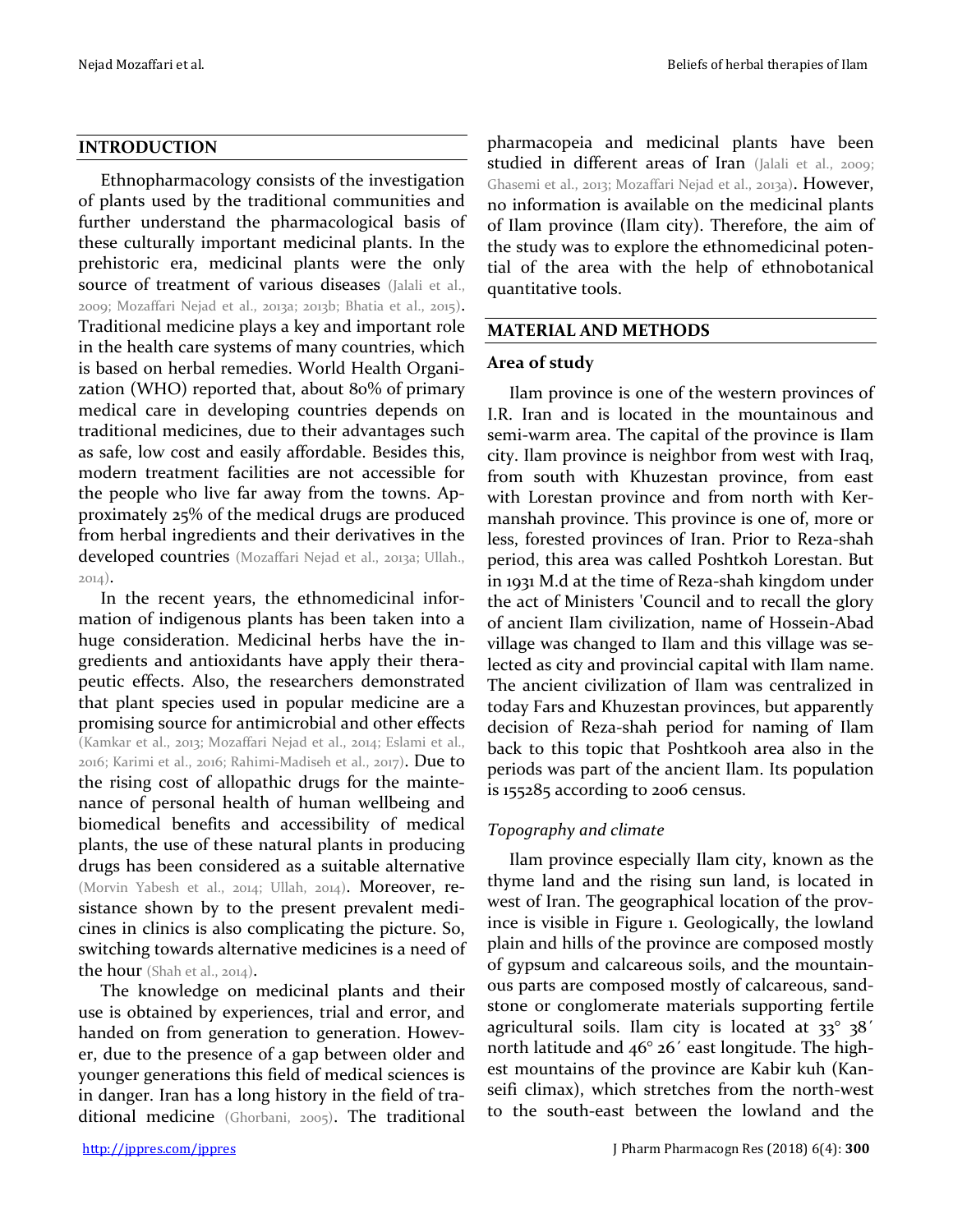mountainous parts of the province and reach a height of 2790 m. Gachan, Manesht, Ghalarang and Reno around Ilam city is a continuation of the Zagros mountains and the lowlands are a continuation of the Mesopotamian plains, which have a warm and frost-free climate. A big part of the province is more or less a semi-arid region, and other parts have a temperate climate and a very short period of winter frost. The average annual precipitation of Ilam city is about 500 mm.

### *Socio-demographic information*

Kurd tribes are the main residents of Ilam city, and Kurdish is the leading language. A common Kurdish dialect in Ilam province is Ilami Kurdish. It is also called Fili. Kurdish is common in most areas of the region. Fili word is not known among the people of Ilam. This word comes from Iraq's Kurds due to domination of Lorestan governors known as Fili to Ilam. Alireza Asadi in his book brings "from comparison of Middle Iranian's words (Parthian Pahlavi and Sassanid Pahlavi) with Ilami Kurdish words you can reach to the conclusion that many Parthian Pahlavi and Sassanid Pahlavi have the same root with these words. This unison can be seen in many verbs, political concepts, religious, social, employment, proper names, common names and even slangs. In Ilam, most of economic activities are focused on agriculture and livestock and also have fertile fields for bee keeping. Opening of joint border with Iraq in Mehran city brings new hopes to develop business, trade and tourism with expansion of Mehran's border terminal. Mineral resources mainly consist of non-metallic minerals and are rich of oil and gas reserves.



**Figure 1.** Geographical position of Ilam in Iran.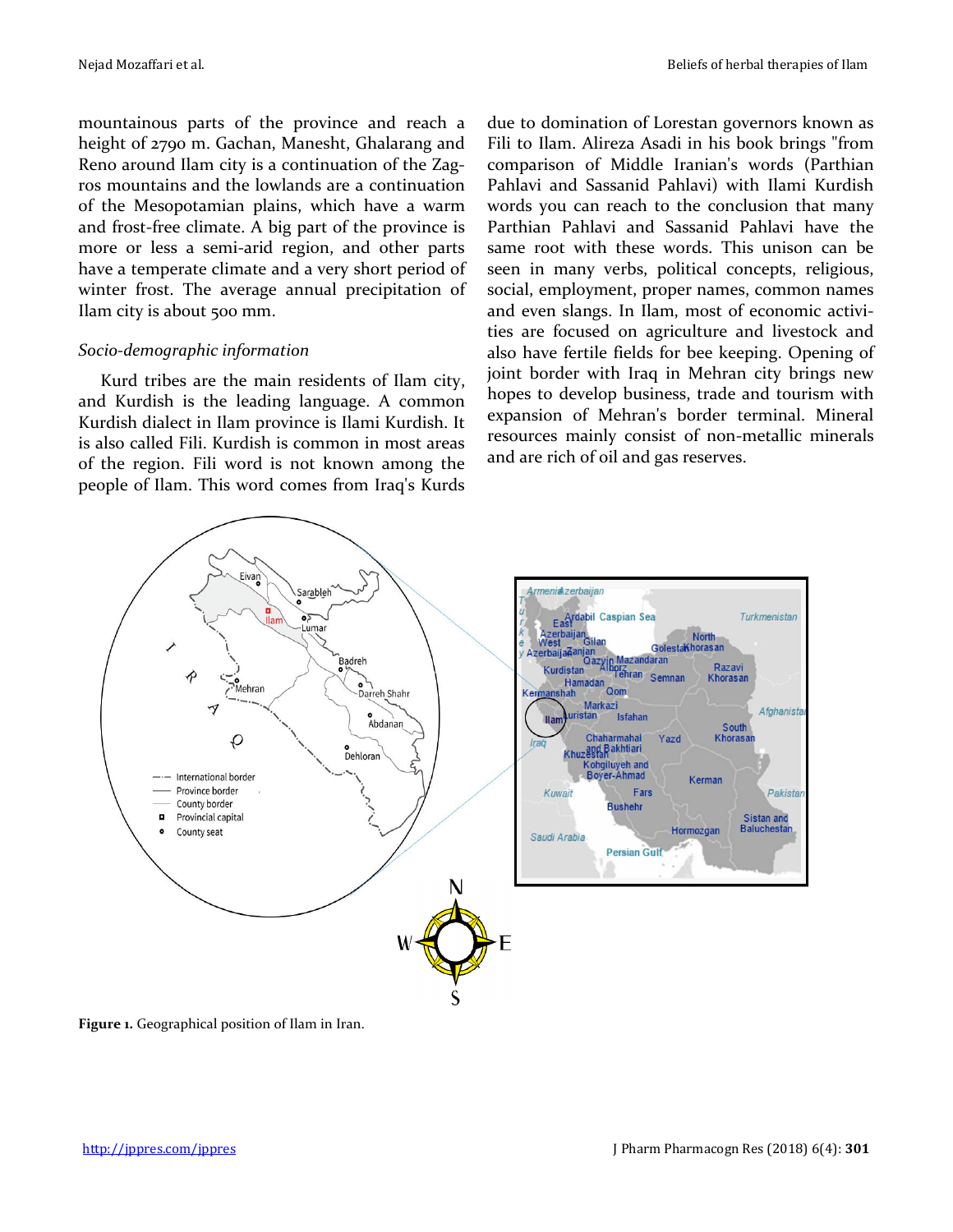### **Data collection**

This ethnobotanical survey of Ilam was carried out from August 2008 to October 2014. The data of native herbal plants were obtained from 190 individuals comprised of herbal practitioners, young and elders (60% men and 40% women) in 23 villages (1. Arkouazi, 2. Dehpaein, 3. Mish khas, 4. Alishervan, 5. Keshvari, 6. Anarak, 7. Avareh, 8. Aveza, 9. Ban oureh, 10. Ban ziarat, 11. Ban sero, 12. Ban vizheh, 13. Banghelan, 14. Pagol gerab, 15. Chame zhieh, 16. Chenar bashi, 17. Haji bakhtiar, 18. Heidar abad, 19. Ghale doleg, 20. Dartout, 21. Shirinab, 22. Soltan abad, and 23. Hasan abad). The informants were between 25 to 67 years age. A questionnaire, interviews and discussions were used for collecting information from the tribal practitioners in their local language (Kurdish). In order to extract information a semi-structured questionnaire (Table 1) was applied based on the types of ailments treated by the use of medicinal plants and plant parts used

in treating the respective ailments. The interviews were carried out with prior consent from all the informants following the ethical code of the international society of ethnobiology. Information was taken from the native community about each local medicinal plant, vernacular name, uses (particularly medicinal uses), route of administration and plant part used to treat. All the ethnomedicinally important plants were collected from the area and pressed, dried, labelled and mounted on herbarium sheets and preserved in Medical Plants Research Center, Shahrekord University of Medical Sciences, Iran. Plant samples' identity was authenticated from the Flora Iranica. Meanwhile, herbalists and traditional healers to believe the special effects of herbs they saw and witnessed these effects on the human health. Also, information was gathered through observation of the present use of traditional plant pharmaceutical or uses that are at least still alive in the remembrances of the oldest population.

| Demographic information        |                                                                                                                                               |                                                                           |                                        |             |
|--------------------------------|-----------------------------------------------------------------------------------------------------------------------------------------------|---------------------------------------------------------------------------|----------------------------------------|-------------|
| Age:                           | Gender:                                                                                                                                       | Education:                                                                | Date:                                  |             |
| Village name:                  | Nationality:                                                                                                                                  | How to learn knowledge:                                                   | Language:                              |             |
| <b>Ethnobotany information</b> |                                                                                                                                               |                                                                           |                                        |             |
| Local name:                    | How to use traditional<br>(boiled, ointment, pastille<br>and etc):                                                                            | Part (s) used (flowers,<br>aerial parts, leaves, root,<br>berries, stem): | Uses in the local popular<br>medicine: | Plant name: |
|                                |                                                                                                                                               |                                                                           |                                        |             |
| mention some):                 | Apart from the plants mentioned in the questionnaire, are there any other plants that can be used to treat various types of diseases? (Please |                                                                           |                                        |             |
| some):                         | What kind of plants do you use to treat various types of pain? (Headache, toothache, kidney pain, back pain, antidotes, etc.) (please name    |                                                                           |                                        |             |
|                                | What plants do you use as an antiparasitic? (Please mention some):                                                                            |                                                                           |                                        |             |
|                                | What kind of plants are used to treat diabetes? (Please mention some):                                                                        |                                                                           |                                        |             |
|                                | What plants do you use to treat high blood pressure? (Please name some):                                                                      |                                                                           |                                        |             |
|                                | What are the plants used to treat blood cholesterol? (Please mention some):                                                                   |                                                                           |                                        |             |
|                                | What plants do you use to treat kidney and bladder stones? (Please name some):                                                                |                                                                           |                                        |             |
|                                | What are the plants used to treat diabetes? (Please mention some):                                                                            |                                                                           |                                        |             |
|                                | What are the plants used to repair burns and cuts? (Please name some):                                                                        |                                                                           |                                        |             |
|                                | What plants are used to treat cold and influenza? (Please name some):                                                                         |                                                                           |                                        |             |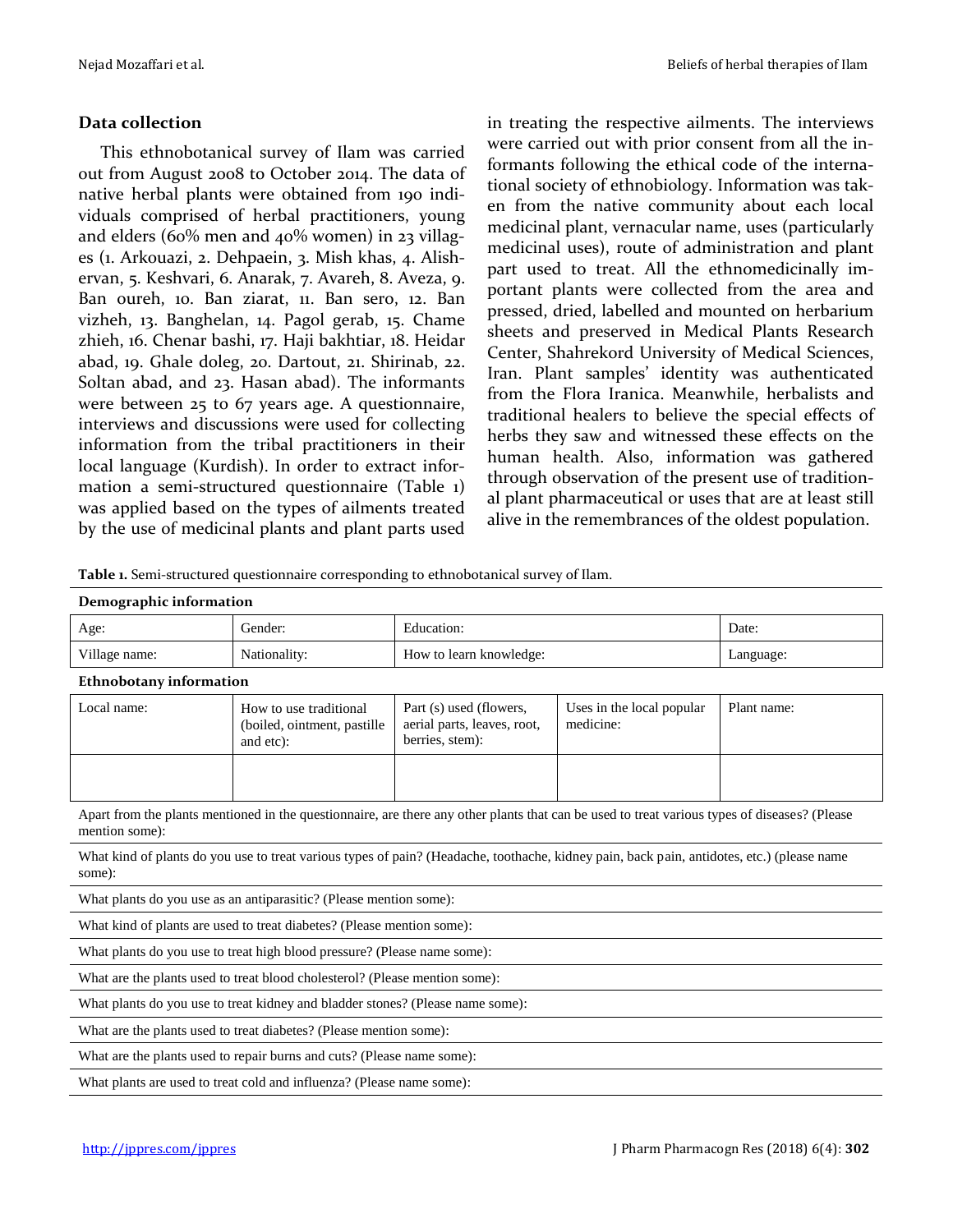## **Data analysis**

The data collected through interviews of the informants was analyzed using different statistical quantitative tools i.e. medicinal use value (MUV), family use value (FUV) and relative frequency citation (RFC).

Medicinal Use value indicates the relative medicinal importance of plants known locally. MUV is actually modification of the use value (UV). The medicinal use value was calculated with little modifications of Tardío and Pardo de Santayana (2008) method according to the following equation:

 $MUV = \sum MUi/N$ 

Where MUi denotes the number of the mentioned medicinal uses by each informant for a given plant species and N denotes the total number of informants included in the survey. MUV ranges from 0-1. MUVs are high when there are many usereports for a plant making the sense that the plant is important and approaches zero (o) when there are a few use reports related to its use.

Family use value (FUV) determines the importance of a family reporting various plants for their therapeutic potential. Family use value is determined by Ghasemi et al.  $(2013)$  as:

 $FUV = \sum UVs/ns$ 

Where "FUV" is the family use value of family reporting plants for their medicinal purpose, "∑UVs" is the use values of all the species reported by respected family and "ns" is the total number of species within a given family.

Relative Frequency of Citation (RFC) is an index that is used to demonstrate the local importance of each plant species. It is calculated based on the frequency of citation (FC is the number of informants in relation to the use of plant species) divided by the total number of informants (N) participated in the study without used categories for consideration (Tardío and Pardo-de-Santayana, 2008).

**RESULTS AND DISCUSSION**

Ethno-medicine (traditional medicine) consists of a set of traditional practices, which obtained from the implicit knowledge of a social group, transmission through the generations and targeted at solving health related problems. The traditional practices have been obtained by hundreds of years of observations and approved with the consequent development of modern medicines. In the past decade, the traditional medicine has been taken into a huge consideration worldwide (Upadhyay et al., 2010). According to the latest, in most parts of the developing countries, large proportion of the population uses the traditional practitioners and medicinal plants to treat their primary health problems. Although modern medicine is available in developed countries, but there is a growing tendency among the people to use herbal medicines due to their cultural, religious and historical reasons (Rehman et al., 2015).

A total of 132 medicinal plant species were reported by the local community to treat a plethora of ailments (Table 2). These plants were distributed among 116 genera and 51 families, which indicate that the study area has got plenty of plant diversity. Only one species *Adiantum capillus-veneris* belonged to Pteridophytes. Among the angiosperms, only 10 plants belonged to monocotyledons while the remaining 124 were exclusively dicotyledons justifying the general as well as medicinal dominancy of the dicotyledons over the globe. The highest number of species and genera were possessed by *Compositae* i.e. 19 and 13, respectively (Table 3). Thirty-one families were composed of one species only.

In a similar study by Ghasemi et al. (2013) reported that 122 medicinal plants belonging to 49 families from district Behloran and Abdanan of the same province suggesting the higher diversity of medicinal plants and their usage in this area. Ghasemi et al. (2013) and Moerman et al. (1999) also reported *Compositae* as the most dominant family of medicinal plants and it is in line with the claim that the best-represented floristic family of the region is the most used one, in fact *Compositae* is the largest family of flowering plants globally. Ghorbani (2005) also approximately reported the similar dominancy in the Turkmen Sahra community of north of Iran. A set of families encapsulating *Compositae*, *Lamiaceae*, *Rosaceae*, *Leguminosae*, *Apiaceae*, *Brassicaceae*, *Chenopodiaceae*, *Solanaceae*, and *Apocy-*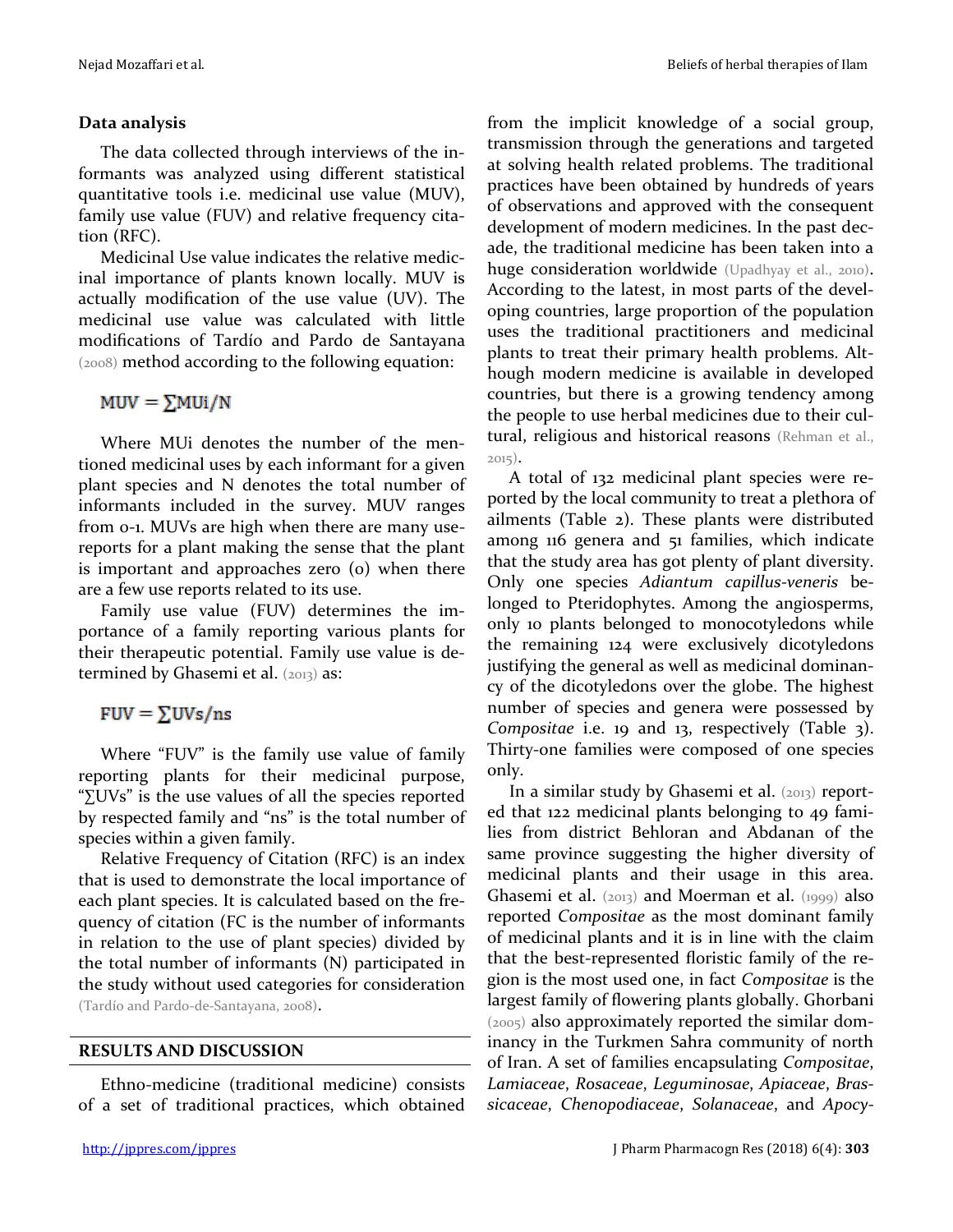*naceae*, among others. would probably be found in most ethnobotanical studies from Iran e.g. (Miraldi et al., 2001; Ghorbani, 2005; Nasab and Khosravi, 2014) and allied countries e.g. (Kargıoğlu et al., 2008; Jamila and Mostafa, 2014; Singh et al., 2014; Ullah et al., 2014; Bhatia et al., 2015), suggesting that these are the major medicinal plant families in this region. The dominance of medicinal plant species from these families can be related to their wide distribution, abundance and easy availability. Moreover, the wide consumption of species from these families may be attributed to the presence of effective bioactive ingredients against ailments (Gazzaneo et al., 2005).

| Family   Scientific name                         | <b>FUV</b> | Vern. name             | <b>English name</b>                                    | Parts used         | <b>MUV</b> | FC  | <b>RFC</b> | <b>Indigenous medicinal</b><br>uses                                                                   |
|--------------------------------------------------|------------|------------------------|--------------------------------------------------------|--------------------|------------|-----|------------|-------------------------------------------------------------------------------------------------------|
| Amaranthaceae                                    | 0.44       |                        |                                                        |                    |            |     |            |                                                                                                       |
| Atriplex leucoclada Boiss.                       |            | Remt                   | Saltbush                                               | Leaf               | 0.62       | 142 | 0.75       | Softeners chest, cough<br>and sore throat                                                             |
| Chenopodium album L.                             |            | Solmetere              | Lamb's quarters,<br>Melde,<br>Goosefoot and<br>Fat hen | Aerial parts       | 0.21       | 56  | 0.29       | Laxative                                                                                              |
| Noaea mucronata (Forssk.)<br>Asch. & Schweinf.   |            | Khargo                 | Bedouin sirr, Pig<br>weed                              | Leaf and<br>flower | 0.44       | 134 | 0.71       | Urolithiasis                                                                                          |
| Salsola vermiculata L.                           |            | Shour                  | Saltwort                                               | Stalk and<br>leaf  | 0.45       | 77  | 0.41       | Laxative and anti-<br>scorbutic (vitamin C<br>deficiency)                                             |
| Seidlitzia rosmarinus Bunge<br>ex Boiss.         |            | Benjeke-<br>shenan     | Seidlitzia                                             | Aerial parts       | 0.47       | 145 | 0.76       | Washing of wounds, hair<br>tonic                                                                      |
| Amaryllidaceae                                   | 0.51       |                        |                                                        |                    |            |     |            |                                                                                                       |
| Allium akaka S.G.Gmel. ex<br>Schult. & Schult.f. |            | Aneshk                 | Ramsons broad                                          | Leaf and<br>bulb   | 0.56       | 83  | 0.44       | Appetizer, antiseptic,<br>antimicrobial,<br>antiparasitic and<br>stomachic                            |
| Allium ampeloprasum L.                           |            | <b>Tareg</b>           | Perennial sweet<br>leek                                | Bulb and<br>leaf   | 0.59       | 92  | 0.48       | Kidney disorders, urinary<br>tract infections, gastric<br>ulcer, intestines disorders                 |
| Allium olivieri Boiss.                           |            | Piyaze                 | Litre tree                                             | Stalk and<br>bulb  | 0.20       | 38  | 0,20       | Anti-flatulent                                                                                        |
| Narcissus tazetta L.                             |            | Narges                 | Polyanthus<br>narcissus                                | Flower and<br>bulb | 0.66       | 123 | 0.65       | Sedative, relieves<br>headache, antiparasitic,<br>and prevent miscarriage                             |
| Anacardiaceae                                    | 0.76       |                        |                                                        |                    |            |     |            |                                                                                                       |
| Pistacia atlantica Desf.                         |            | Banad, Koleng-<br>kala | Pistache                                               | Fruit and<br>resin | 0.81       | 165 | 0.87       | Memory enhancer, anti-<br>hemorrhoids, laxative,<br>tonic, stomachic and for<br>bone pain             |
| Pistacia khinjuk Stocks                          |            | Banak,<br>Kolenge-kala | Pistache                                               | Fruit and<br>resin | 0.80       | 178 | 0.94       | Disorders affecting the<br>digestive system,<br>diuretic, asthma,<br>stomachic and mouth<br>freshener |
| Rhus coriaria L.                                 |            | Somagh                 | Sicilian sumac                                         | Fruit              | o.66       | 98  | 0.52       | Appetizer, anti-diarrheal,<br>gastrointestinal disorders                                              |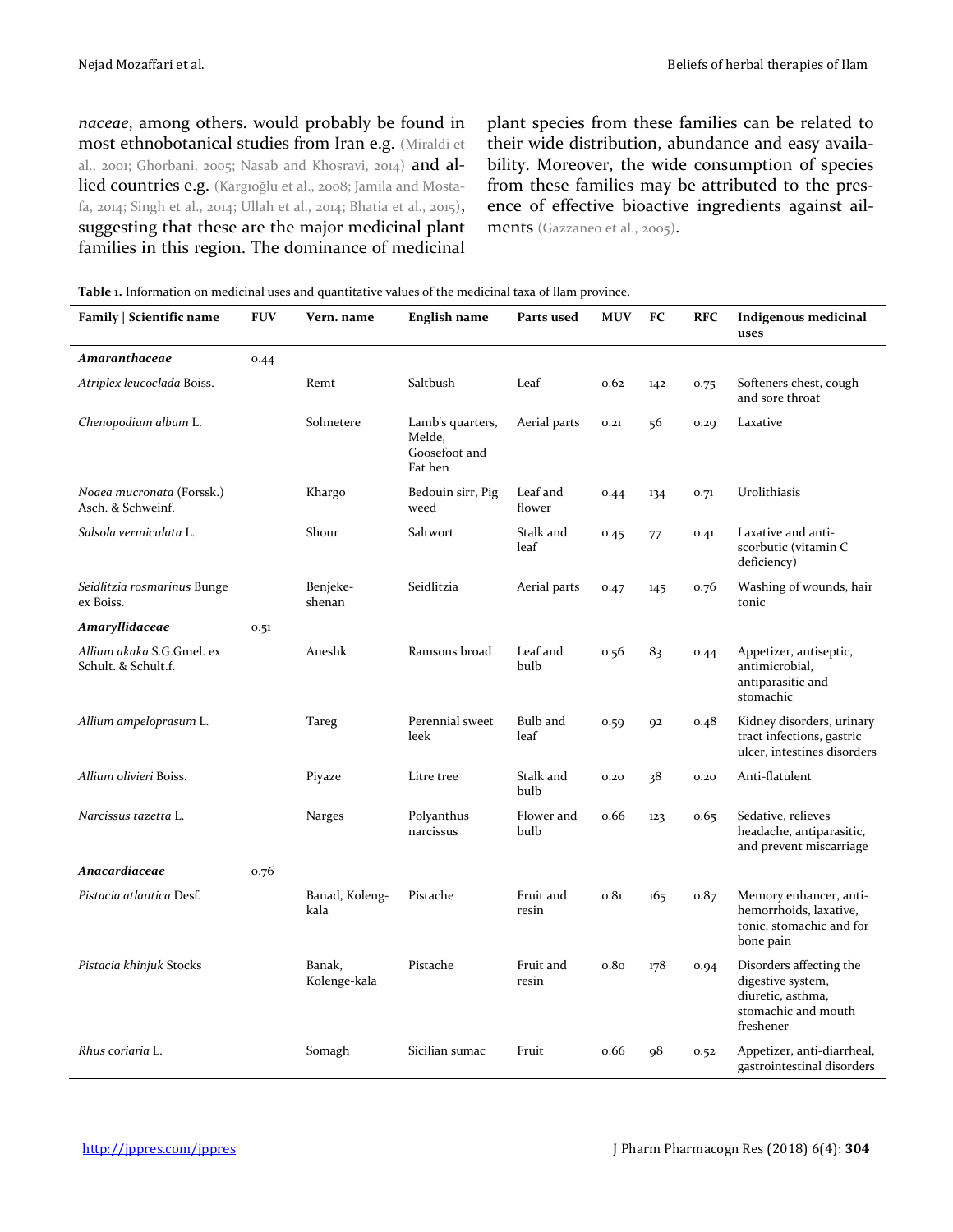| Family   Scientific name                             | <b>FUV</b> | Vern. name      | <b>English name</b>  | Parts used                            | <b>MUV</b> | FC              | <b>RFC</b> | Indigenous medicinal<br>uses                                                                              |
|------------------------------------------------------|------------|-----------------|----------------------|---------------------------------------|------------|-----------------|------------|-----------------------------------------------------------------------------------------------------------|
| Apiaceae                                             | 0.39       |                 |                      |                                       |            |                 |            |                                                                                                           |
| Ferula behboudiana (Rech.f.<br>& Esfand.) D.F.Chamb. |            | Anio            | Giant fennel         | Stalk, leaf<br>and floral<br>branches | 0.29       | 65              | 0.34       | Antiseptic                                                                                                |
| Ferula haussknechtii<br>H.Wolff ex Rech.f.           |            | Kame            | Giant fennel         | Stalk, leaf<br>and floral<br>branches | 0.65       | 88              | 0.46       | Disinfectant                                                                                              |
| Ferulago angulata (Schltdl.)<br>Boiss.               |            | Chavir          | Ferulago             | Leaf                                  | 0.55       | 82              | 0.43       | Antiseptic, strengthen<br>hair                                                                            |
| Oliveria decumbens Vent.                             |            | None-khoda      | Oliveria             | Aerial parts                          | 0.33       | 81              | 0.43       | Diarrhea and abdominal<br>pain                                                                            |
| Pimpinella anisum L.                                 |            | Vavheshing      | Anise                | Fruit                                 | 0.20       | 47              | 0.25       | Carminative                                                                                               |
| Prangos ferulacea (L.) Lindl.                        |            | Bale har, Ginoo | Prangos              | Leaf and<br>flower                    | 0.41       | 77              | 0.41       | Laxative                                                                                                  |
| Smyrnium cordifolium Boiss.                          |            | Pinoume         | Alexanders           | Stalk                                 | 0.25       | 82              | 0.43       | Nutritious and to treat<br>indigestion                                                                    |
| Apocynaceae                                          | 0.51       |                 |                      |                                       |            |                 |            |                                                                                                           |
| Cionura erecta (L.) Griseb.                          |            | Benjek-kishkoe  | Dogbane,<br>Milkweed | Aerial parts                          | 0.55       | 77              | 0.41       | Antiparasitic                                                                                             |
| Nerium oleander L.                                   |            | Hortil          | Oleander             | Leaf, flower<br>and resin             | 0.49       | 109             | 0.57       | Burns, wounds, eczema,<br>tonic and diuretic                                                              |
| Periploca aphylla Decne.                             |            | Kholf           | Silk vine            | Leaf and<br>flower                    | 0.50       | 66              | 0.35       | Anti-inflammatory                                                                                         |
| Aristolochiaceae                                     | 0.34       |                 |                      |                                       |            |                 |            |                                                                                                           |
| Aristolochia clematitis L.                           |            | Zaravand        | Birthwort            | Aerial parts                          | 0.25       | 72              | 0.38       | Washing of wounds                                                                                         |
| Aristolochia olivieri Colleg.<br>ex Boiss.           |            | Zaravand        | Dutchman's<br>pipe   | Leaf and<br>stalk                     | 0.43       | 92              | 0.48       | Skin disorders and<br>wounds                                                                              |
| Biebersteiniaceae                                    | 0.32       |                 |                      |                                       |            |                 |            |                                                                                                           |
| Biebersteinia multifida DC.                          |            | Genou           | Vernacular           | Aerial parts                          | 0.32       | 80              | 0.42       | Antiparasitic                                                                                             |
| <b>Boraginaceae</b>                                  | 0.67       |                 |                      |                                       |            |                 |            |                                                                                                           |
| Echium italicum L.                                   |            | Gole-gazo       | Viper's bugloss      | Flower                                | 0.67       | 10 <sub>5</sub> | 0.55       | Relaxation of the nervous<br>system, Anti flatulent<br>cold, sore throat, wound<br>healing and antiseptic |
| <b>Brassicaceae</b>                                  | 0.35       |                 |                      |                                       |            |                 |            |                                                                                                           |
| Alyssum simplex Rudolph                              |            | Ghodoumeh       | Alyssum              | Fruit                                 | 0.45       | 120             | 0.63       | Wheezy chest, cough and<br>sore throat                                                                    |
| Isatis raphanifolia Boiss.                           |            | Vasme           | Dyer's woad          | Root, seed<br>and leaf                | 0.50       | 137             | 0.72       | Dye color                                                                                                 |
| Lepidium draba L.                                    |            | Toufo-sarae     | Hoary cress          | Leaf                                  | 0.26       | 66              | 0.35       | Nutritious and energizing                                                                                 |
| Nasturtium officinale R.Br.                          |            | Kaleshak        | Water cress          | Leaf, flower<br>and root              | 0.23       | 177             | 0.93       | Appetizer, antiparasitic                                                                                  |
| Sinapis arvensis L.                                  |            | Terpeki         | Mustard              | Flower and<br>stalk                   | 0.33       | 39              | 0.21       | Laxative and appetizer                                                                                    |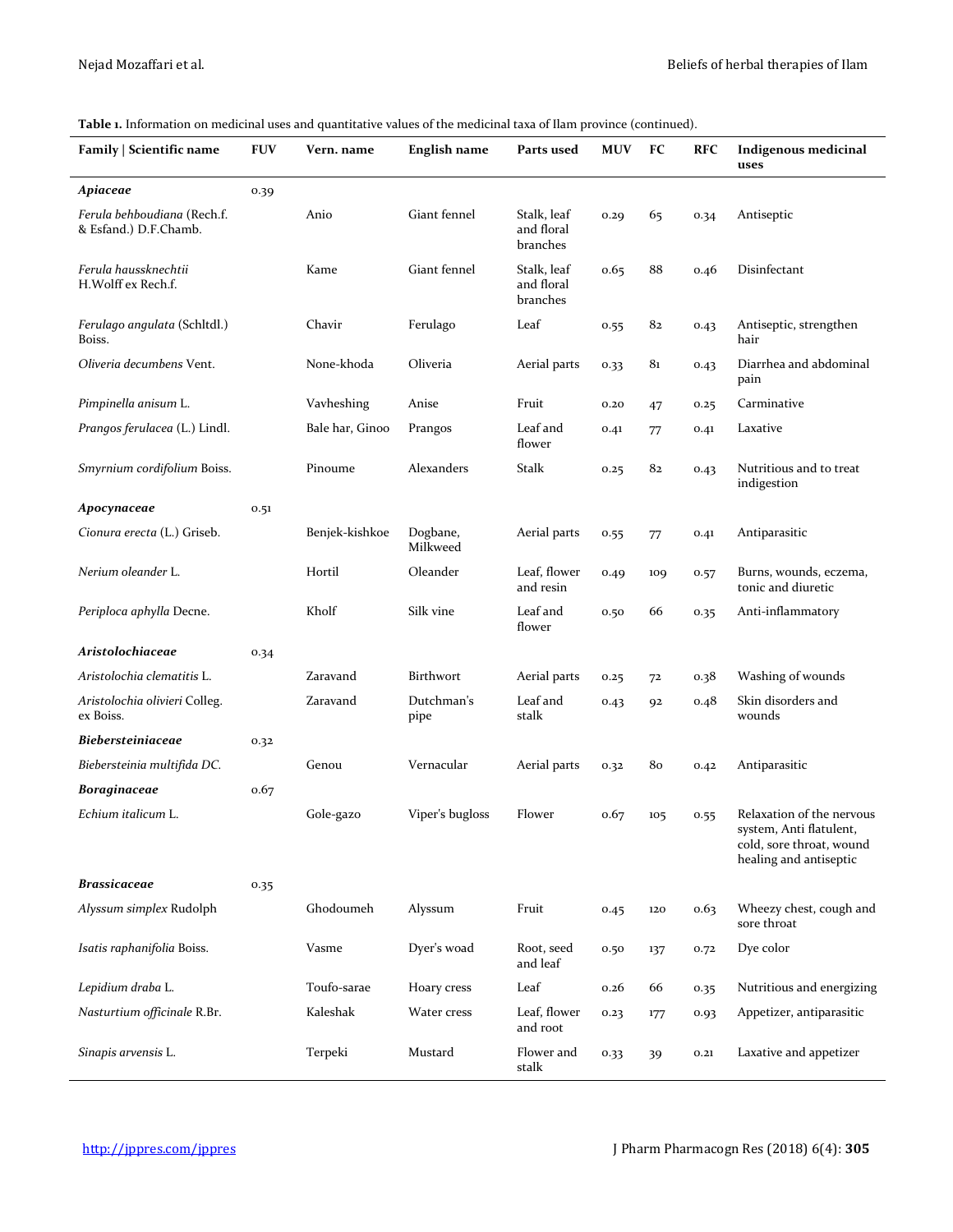| Family   Scientific name                  | <b>FUV</b> | Vern. name     | <b>English name</b>   | Parts used              | <b>MUV</b> | FC  | <b>RFC</b> | <b>Indigenous medicinal</b><br>uses                                                       |
|-------------------------------------------|------------|----------------|-----------------------|-------------------------|------------|-----|------------|-------------------------------------------------------------------------------------------|
| Cannabaceae                               | 0.85       |                |                       |                         |            |     |            |                                                                                           |
| Cannabis sativa L.                        |            | Shadone        | Hemp                  | Fruit                   | 0.85       | 163 | o.86       | Laxative, anti-parasitic,<br>tonic, cough and treat<br>disorders of the nervous<br>system |
| Capparaceae                               | 0.55       |                |                       |                         |            |     |            |                                                                                           |
| Capparis spinosa L.                       |            | Kalkem         | Caper                 | Leaf, root<br>and fruit | 0.55       | 131 | 0.69       | Hepatoprotector,<br>toothache, diabetes                                                   |
| Caprifoliaceae                            | 0.54       |                |                       |                         |            |     |            |                                                                                           |
| Lonicera nummulariifolia<br>Jaub. & Spach |            | Pelakhor       | Lonicera              | Leaf and<br>flower      | 0.54       | 151 | 0.79       | Antipyretic, anti-<br>diarrheal, antitussive and<br>sedative                              |
| Caryophyllaceae                           | 0.52       |                |                       |                         |            |     |            |                                                                                           |
| Dianthus orientalis Adams                 |            | Gole-mikhak    | Pink                  | Flower and<br>fruit     | 0.52       | 163 | o.86       | Toothache and<br>antispasmodic                                                            |
| Colchicaceae                              | 0.50       |                |                       |                         |            |     |            |                                                                                           |
| Colchicum kotschyi Boiss.                 |            | Kahran         | Autumn saffron        | Flower                  | 0.50       | 81  | 0.43       | Rheumatism                                                                                |
| Compositae                                | 0.40       |                |                       |                         |            |     |            |                                                                                           |
| Achillea arabica Kotschy                  |            | Bomaro         | Yarrow                | Leaf and<br>capitula    | 0.54       | 73  | $0.38\,$   | Indigestion, rheumatism,<br>sedative, analgesic,<br>antiseptic and for<br>toothache       |
| Achillea wilhelmsii K.Koch                |            | Boumaro        | Sand spurrey          | Leaf and<br>capitula    | 0.34       | 66  | 0.35       | Abscess, wound healing,<br>refreshing                                                     |
| Artemisia herba-alba Asso                 |            | Doukhoshgele   | White<br>wormwood     | Aerial parts            | 0.41       | 71  | 0.37       | Anthelmintic                                                                              |
| Artemisia scoparia Waldst.<br>& Kitam.    |            | Selmanae       | Oriental worm<br>wood | Floral<br>branches      | 0.54       | 70  | 0.37       | Indigestion, wheezy chest<br>and respiratory tract<br>infections                          |
| Artemisia sieberi Besser                  |            | Boukhoshgeleh  | Wormwood              | Leaf and<br>stalk       | 0.76       | 156 | 0.82       | Anti-parasitic, anti-<br>diarrheal and appetizer                                          |
| Calendula arvensis (Vaill.) L.            |            | Gole-zarde     | Iranian marigold      | Capitula<br>and leaf    | 0.41       | 73  | 0.38       | Wounds, eczema and<br>other skin disorders                                                |
| Carthamus oxyacanthus<br>M.Bieb.          |            | Zarde-dereg    | Safflower             | Capitula                | 0.55       | 88  | 0.46       | Treatment of<br>menorrhagia and other<br>menstrual disorders in<br>women                  |
| Centaurea iberica Trevir. Ex<br>Spreng.   |            | Asan-dereg     | Centaurea             | Capitula                | 0.41       | 91  | 0.48       | Stomach-ache                                                                              |
| Centaurea intricate Boiss.                |            | Benjeke-deregi | Centaurea             | Aerial parts            | 0.31       | 77  | 0.41       | Indigestion and stomach-<br>ache                                                          |
| Centaurea ovina Pall. ex<br>Willd.        |            | Tileg          | Centaurea             | Capitula                | 0.22       | 81  | 0.43       | Indigestion and stomach-<br>ache                                                          |
| Cichorium intybus L.                      |            | Kasni          | Chicory               | Leaf, root<br>and stalk | 0.45       | 97  | 0.51       | Laxative, diuretic,<br>stomach pain and skin<br>disorders                                 |
| Cirsium sorocephalum Fisch.<br>& C.A.Mey. |            | Kangare-dereg  | <b>Bull thistle</b>   | Stalk                   | 0.23       | 56  | 0.29       | Gastric infections                                                                        |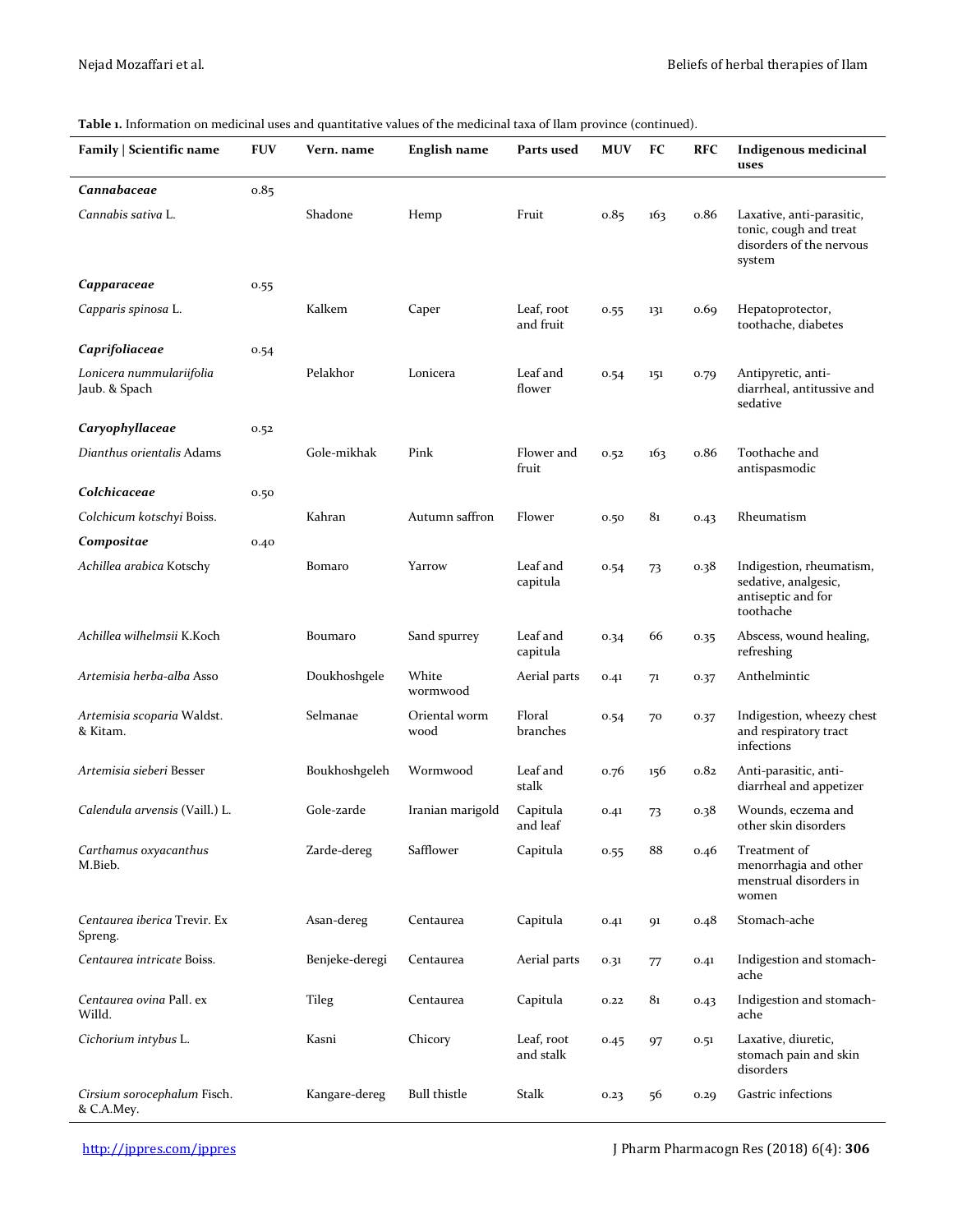| Family   Scientific name                                                    | <b>FUV</b> | Vern. name    | <b>English name</b>     | Parts used             | <b>MUV</b> | FC  | <b>RFC</b> | Indigenous medicinal<br>uses                             |
|-----------------------------------------------------------------------------|------------|---------------|-------------------------|------------------------|------------|-----|------------|----------------------------------------------------------|
| Cota altissima (L.) J.Gay                                                   |            | <b>Baiene</b> | Chamomile               | Leaf and<br>flower     | 0.23       | 59  | 0.31       | Dyspepsia                                                |
| Echinops viscidulus Mozaff.                                                 |            | Ghaneshakrouk | Globe thistle           | Bulb                   | 0.52       | 102 | 0.54       | Cough, cold, sore throat                                 |
| Picnomon acarna (L.) Cass.                                                  |            | Goledion      | Yellow plume<br>thistle | Leaf                   | 0.33       | 62  | 0.33       | Indigestion and stomach<br>disorders                     |
| Tanacetum polycephalum<br>Sch.Bip.                                          |            | Samsa         | Tansy                   | Leaf                   | 0.44       | 91  | 0.48       | Anti-inflammatory and<br>anti-hemorrhoids                |
| Tragopogon graminifolius<br>DC.                                             |            | Haplouk       | Salsify                 | Root(bulb)<br>and leaf | 0.26       | 59  | 0.31       | Sore throat and wound<br>healing                         |
| Xanthium spinosum L.                                                        |            | Chazang       | Cocklebur               | Leaf and<br>fruit      | 0.39       | 81  | 0.43       | Skin disorders, diuretic                                 |
| Xanthium strumarium L.                                                      |            | Ghazank       | Cocklebur               | Leaf and<br>fruit      | 0.40       | 71  | 0.37       | Laxative, tonic and<br>stomachic                         |
| Cucurbitaceae                                                               | 0.63       |               |                         |                        |            |     |            |                                                          |
| Citrullus colocynthis (L.)<br>Schrad.                                       |            | Shomi-shetona | Citrule                 | Fruit                  | 0.63       | 55  | 0.29       | Diabetes and wound<br>healing                            |
| Elaeagnaceae                                                                | 0.44       |               |                         |                        |            |     |            |                                                          |
| Elaeagnus angustifolia L.                                                   |            | Arddgon       | Oleaster                | Fruit                  | 0.44       | 82  | 0.43       | Anti-diarrheal, stomach-<br>ache and<br>hepatoprotective |
| <b>Ephedraceae</b>                                                          | 0.57       |               |                         |                        |            |     |            |                                                          |
| Ephedra foliata Boiss. ex<br>C.A.Mey.                                       |            | Armak         | Joint fir               | Root and<br>stalk      | 0.57       | 74  | 0.39       | Anti-microbial and<br>antipyretic                        |
| Euphorbiaceae                                                               | 0.62       |               |                         |                        |            |     |            |                                                          |
| Euphorbia macroclada Boiss.                                                 |            | Shir-ghotghan | Milkwort                | Latex                  | 0.49       | 110 | 0.58       | Anti-warts                                               |
| Ricinus communis L.                                                         |            | Kerchek       | Castor oil              | Fruit                  | 0.74       | 127 | 0.67       | Flatulence and digestive<br>disorders                    |
| Fagaceae                                                                    | 0.72       |               |                         |                        |            |     |            |                                                          |
| Quercus brantii Lindl.                                                      |            | Bali          | Oak                     | Fruit and<br>seed      | 0.72       | 99  | 0.52       | Stomach ulcers, sore<br>throat and antidiabetic          |
| Hypericaceae                                                                | 0.58       |               |                         |                        |            |     |            |                                                          |
| Hypericum scabrum L.                                                        |            | Sie-ren       | St. John's wort         | Floral<br>branches     | 0.58       | 100 | 0.53       | Sedative, headache and<br>relaxes the nervous<br>system  |
| <b>Iridaceae</b>                                                            | 0.43       |               |                         |                        |            |     |            |                                                          |
| Crocus pallasii subsp.<br>haussknechtii (Boiss. & Reut.<br>ex Maw) B.Mathew |            | Pishouk       | Crocus                  | Leaf                   | 0.56       | 99  | 0.52       | Stomach and intestinal<br>antibiotic                     |
| Crocus sativus L.                                                           |            | Kolmas        | Saffron                 | Flower                 | 0.30       | 51  | 0.27       | Refrigerant, heart tonic                                 |
| Lamiaceae                                                                   | 0.46       |               |                         |                        |            |     |            |                                                          |
| Mentha longifolia (L.) L.                                                   |            | Pine          | Horsemint               | Leaf and<br>flower     | 0.66       | 94  | 0.49       | Carminative, used as food<br>and flavoring agent         |
| Nepeta persica Boiss.                                                       |            | Pine-si       | Catmint                 | Leaf and<br>flower     | 0.41       | 92  | 0.48       | Anti-flatulent                                           |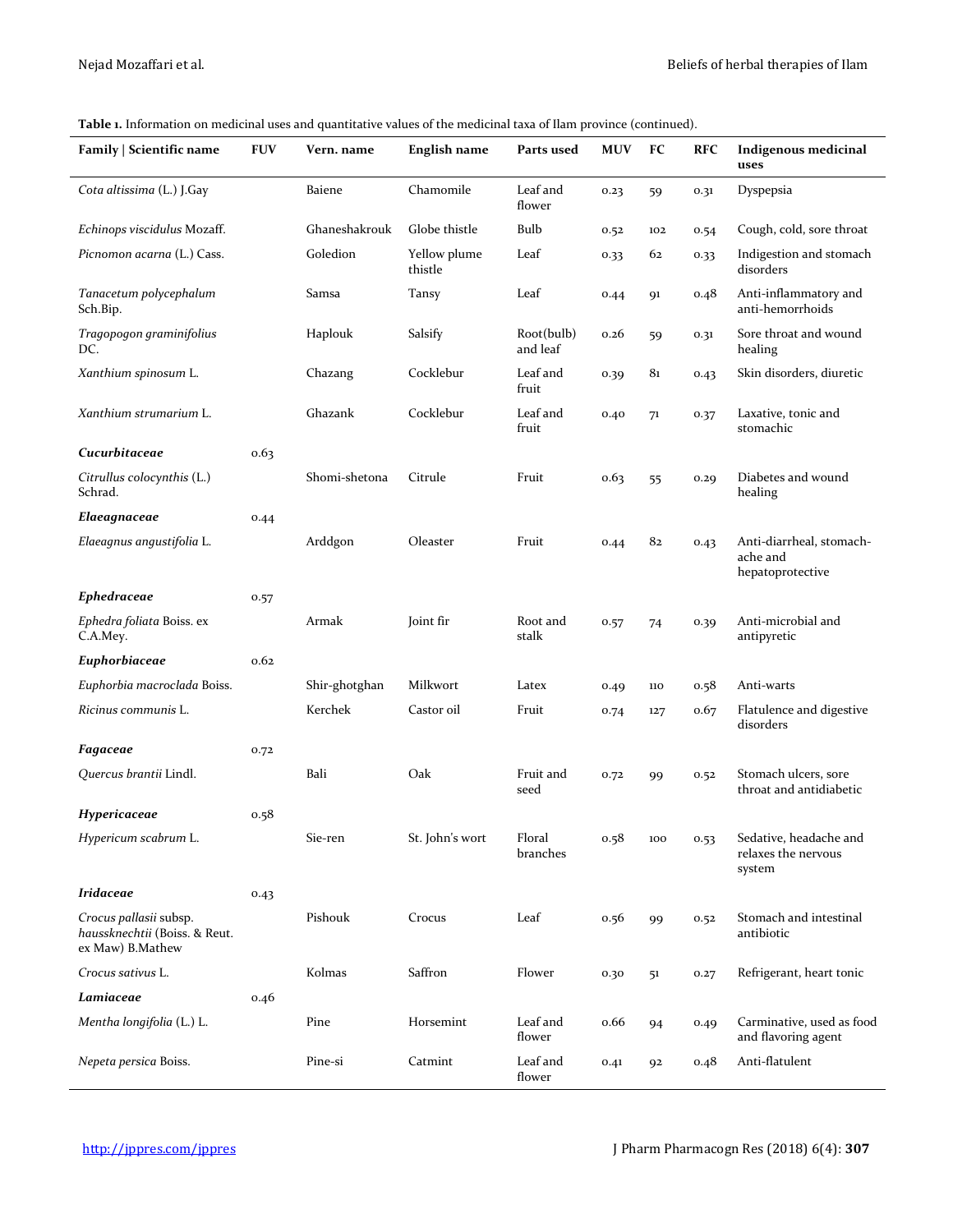| Family   Scientific name                     | <b>FUV</b> | Vern. name         | English name    | Parts used                           | <b>MUV</b> | FC              | <b>RFC</b> | <b>Indigenous medicinal</b><br>uses                                                                      |
|----------------------------------------------|------------|--------------------|-----------------|--------------------------------------|------------|-----------------|------------|----------------------------------------------------------------------------------------------------------|
| Phlomis olivieri Benth.                      |            | Give-balkan        | Phlomis         | Leaf and<br>flower                   | 0.43       | 8 <sub>1</sub>  | 0.43       | Carminative and anti-<br>flatulent                                                                       |
| Salvia palaestina Benth.                     |            | Maryam-goli        | Annual clary    | Leaf and<br>floral<br>branches       | 0.58       | 110             | 0.58       | Infertility, vaginal<br>infections                                                                       |
| Salvia sclarea L.                            |            | Maryamgloi         | Clary           | Leaf, seed<br>and floral<br>branches | 0.49       | 133             | 0.70       | Common cold and<br>Antipyretic                                                                           |
| Satureja khuzistanica<br>Jamzad              |            | Jatare             | Summer          | Aerial parts                         | 0.23       | 52              | 0.27       | Indigestion, headache<br>and stomach-ache                                                                |
| Stachys lavandulifolia Vahl                  |            | Goulpar            | <b>Stachys</b>  | Leaf and<br>flower                   | 0.83       | 144             | 0.76       | Anti-flatulent,<br>rheumatism, dyspepsia,<br>headache, heart tonic,<br>analgesic and anti-<br>depressant |
| Teucrium polium L.                           |            | Miyere-nekhe       | Germander       | Leaf and<br>flower                   | 0.40       | 75              | 0.39       | Antiseptic, gastric pain,<br>stomatitis                                                                  |
| Thymbra spicata L.                           |            | Azboue             | Thyme           | Leaf and<br>floral<br>branches       | 0.27       | 34              | 0.18       | Antimicrobial,<br>carminative                                                                            |
| Vitex agnus-castus L.                        |            | Kerf               | Chaste tree     | Leaf                                 | 0.45       | 75              | 0.39       | Increases breast milk                                                                                    |
| Ziziphora capitata L.                        |            | Kakouti            | Ziziphora       | Leaf and<br>floral<br>branches       | 0.31       | 31              | 0.16       | Spice, antimicrobial                                                                                     |
| Leguminosae                                  | 0.55       |                    |                 |                                      |            |                 |            |                                                                                                          |
| Alhagi maurorum Medik.                       |            | Agol               | Camel's thorn   | Leaf and<br>stalk                    | 0.87       | 16 <sub>9</sub> | 0.89       | Antibiotic, urinary tract<br>infections and laxative<br>for children                                     |
| Astragalus glaucacanthos<br>Fisch.           |            | Mive-<br>badkonaki | Astragal        | Gum                                  | 0.24       | 76              | 0.40       | Tonic and energizing                                                                                     |
| Astracantha qossypina<br>(Fisch.) Podlech    |            | Gavan              | Astragal        | Gum                                  | 0.54       | 89              | 0.47       | Common cold and<br>strengthen hair                                                                       |
| Glycyrrhiza glabra L.                        |            | <b>Balik</b>       | Licorice        | Root                                 | 0.71       | 110             | 0.58       | Gastric ulcers, digestive<br>disorders, diabetes                                                         |
| Medicago sativa L.                           |            | Yoenje             | Alfalfa         | Flower and<br>leaf                   | 0.77       | 140             | 0.74       | Tonic, reduces blood<br>cholesterol and<br>abdominal fats                                                |
| Onobrychis elymaitiaca<br>Boiss. & Hausskn.  |            | Pieh-kol           | Sainfoin        | Leaf and<br>flower                   | 0.55       | 133             | 0.70       | Antimicrobial, kidney<br>disorders                                                                       |
| Prosopis farcta (Banks &<br>Sol.) J.F.Macbr. |            | Blaveri            | Syrian mesquite | Fruit                                | 0.79       | 79              | 0.42       | Blood thinner and anti-<br>hyperglycemic                                                                 |
| Trifolium repens L.                          |            | Shapareh           | White clover    | Leaf and<br>floral<br>branches       | 0.31       | 83              | 0.44       | Analgesic and skin<br>disorders                                                                          |
| Vicia sativa subsp. niqra (L.)<br>Ehrh.      |            | Mashk              | Narbonne        | Fruit                                | 0.23       | 71              | 0.37       | Antitussive                                                                                              |
| Liliaceae                                    | 0.68       |                    |                 |                                      |            |                 |            |                                                                                                          |
| Fritillaria imperialis L.                    |            | Sosan-gol          | Imperial crown  | <b>Bulb</b>                          | 0.68       | 121             | 0.64       | Rheumatism and sciatica                                                                                  |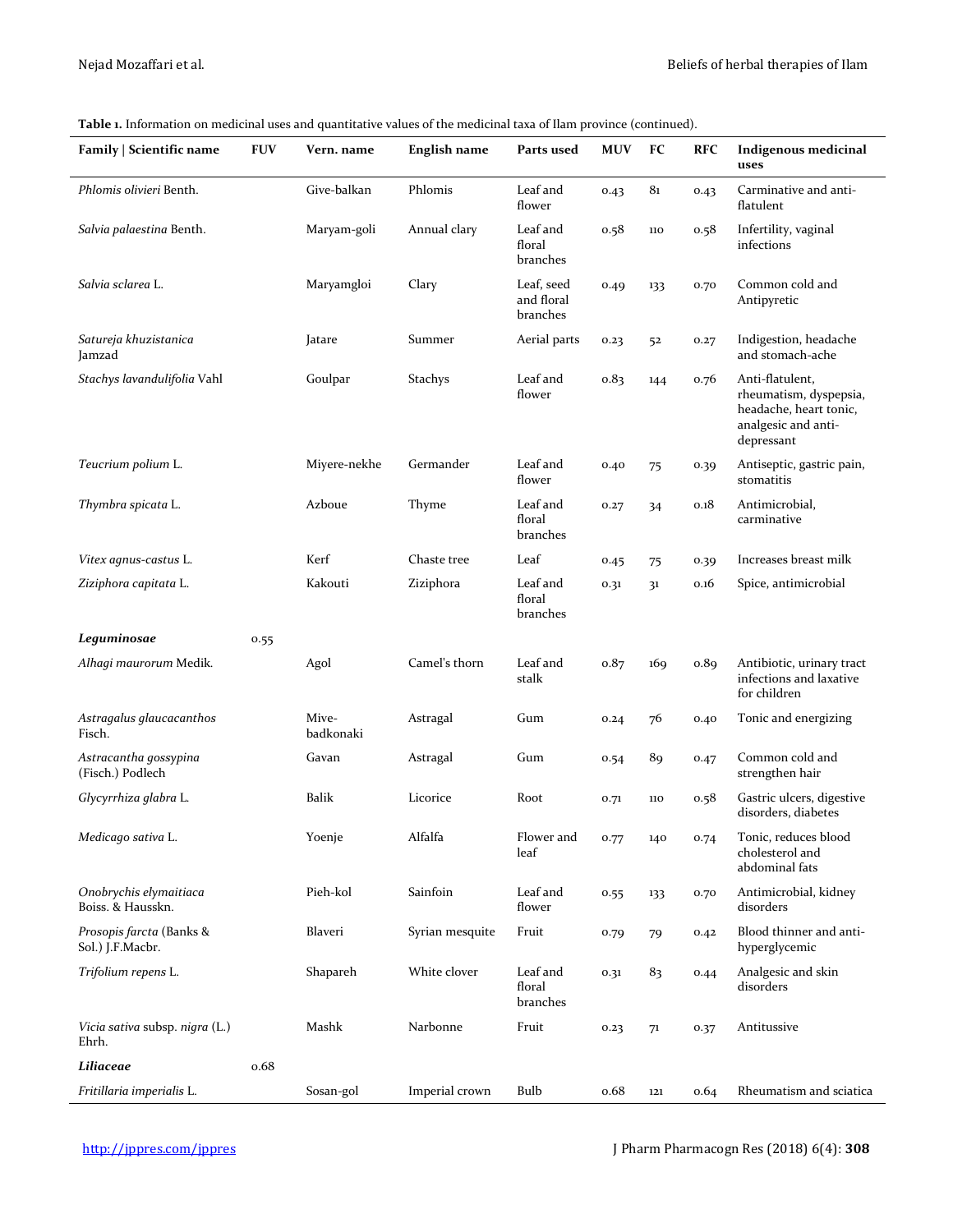#### **Family | Scientific name FUV Vern. name English name Parts used MUV FC RFC Indigenous medicinal uses** *Lythraceae* 0.28 *Lawsonia inermis* L. Khana Henna plant Leaf 0.28 107 0.56 Urinary tract infections *Malvaceae* 0.67 *Alcea angulata* Freyn & Sint. Gole-hiro Mallow Root 0.67 98 0.52 Wounds healer and softener *Malva neglecta* Wallr. Touli Mallow Leaf and flower 0.67 91 0.48 Eye infections, laxative, sore throat and asthma *Moraceae* 0.71 *Ficus carica L.* **EXALLACCC** Anjir Fig **Example 2.5 Latex 1.1**  $\sigma$ ,71 56 0.29 Laxative, antitussive and anti-warts *Myrtaceae* 0.64 *Myrtus communis* L. Mourt Myrtle Leaf 0.64 123 0.65 Disinfection, gynecological disorders, wound healing, antibacterial and air freshener *Nitrariaceae* 0.78 *Peganum harmala* L. Espan, Sphan Peganum, Harmel Seed and fruit 0.78 91 0.48 For disinfection and treatment of scorpion sting *Papaveraceae* 0.49 *Fumaria parviflora* Lam*.* Shatare Fumitory Flower, leaf and stalk 0.50 86 0.45 Treatment of dermatitis, eczema and other skin disorders Papaver dubium L. **CHE-SORIC Gele-sorah** Great scarlet poppy Leaf and flower 0.48 103 0.54 Brain tonic, sedative Pedaliaceae 0.42 *Sesamum indicum* L. Konjed Sesame Seed 0.42 110 0.58 Cuts and wound healing Poaceae 0.55 *Avena barbata* Pott ex Link Ganem-gia Wild oat Fruit 0.54 121 0.64 Stomach-ache, indigestion, rheumatism and tonic *Hordeum murinum* subsp. *glaucum* (Steud.) Tzvelev Jo Barley grass Fruit 0.62 139 0.73 Urinary tract infections *Sorghum halepense* (L.) Pers. Helit Johnson grass Leaf, rhizome and flower 0.51 115 0.61 Abortifacient *Stipa capensis* Thunb. Golkouh Needle grass Flower 0.55 141 0.74 Gastric problems and relaxation of the nervous system *Polygonaceae* 0.42 *Rheum ribes* L. Ribas Rhubarb Stalk 0.34 131 0.69 Hypertension and reduces triglycerides level *Rumex ephedroides* Bornm. Torshe-mast Dock Leaf 0.50 119 0.63 Anti-inflammatory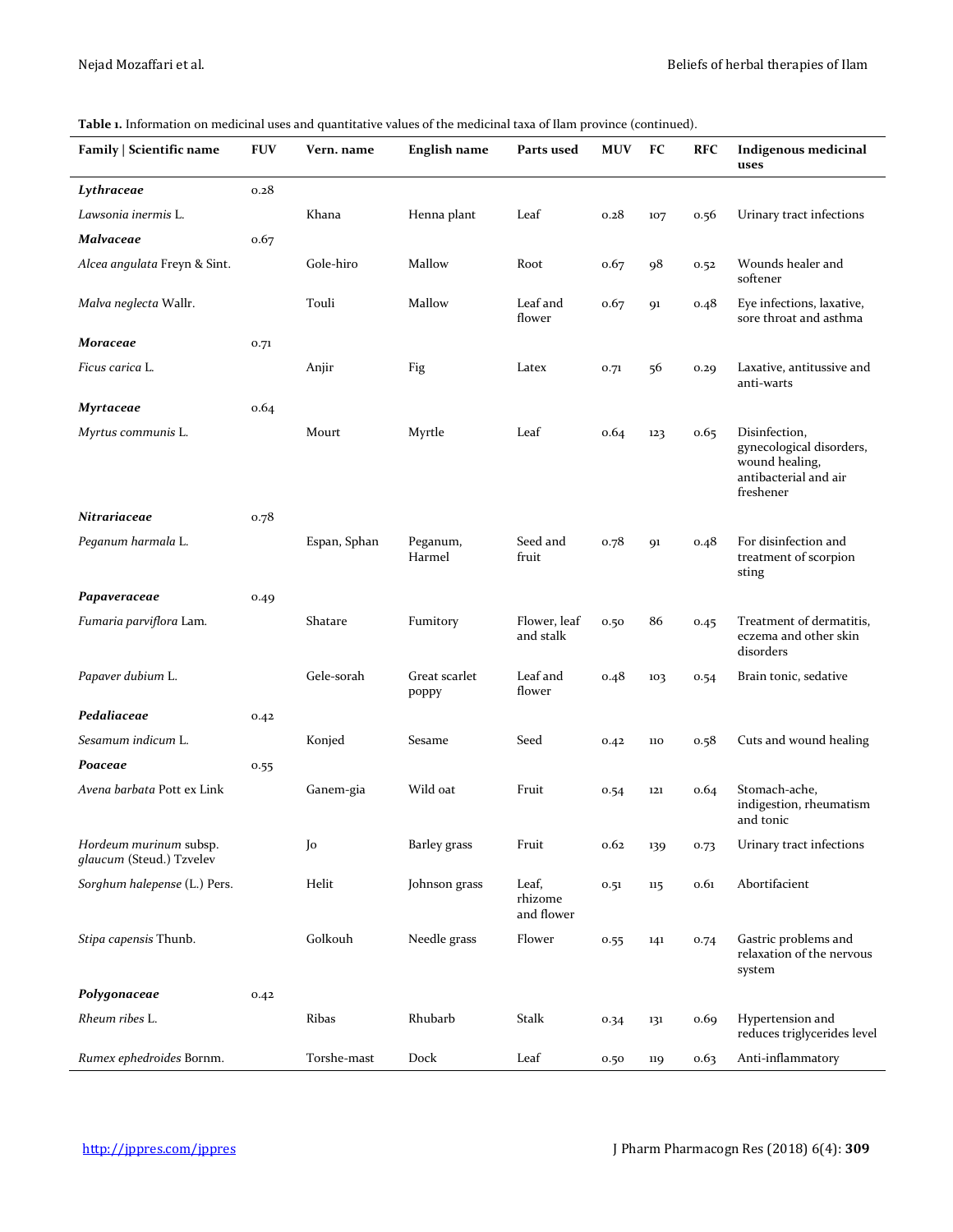| Family   Scientific name                             | <b>FUV</b> | Vern. name     | English name             | Parts used               | <b>MUV</b> | FC             | <b>RFC</b> | <b>Indigenous medicinal</b><br>uses                                                    |
|------------------------------------------------------|------------|----------------|--------------------------|--------------------------|------------|----------------|------------|----------------------------------------------------------------------------------------|
| Portulacaceae                                        | 0.71       |                |                          |                          |            |                |            |                                                                                        |
| Portulaca oleracea L.                                |            | Perpelik       | Purslane                 | Leaf, stalk<br>and root  | 0.71       | 171            | 0.90       | Antiparasitic                                                                          |
| Pteridaceae                                          | 0.65       |                |                          |                          |            |                |            |                                                                                        |
| Adiantum capillus-veneris L.                         |            | Kamar-avizeh   | Southern<br>maidenhair   | Leaf                     | 0.65       | 132            | 0.69       | Disinfectant, kidney pain,<br>body ache                                                |
| Ranunculaceae                                        | 0.38       |                |                          |                          |            |                |            |                                                                                        |
| Adonis dentata Delile                                |            | Gole-zardeh    | Bird's eye,<br>Adonis    | Flower                   | 0.35       | 120            | 0.63       | Treatment of<br>gastrointestinal<br>disorders, indigestion<br>and jaundice             |
| Consolida orientalis (J.Gay)<br>Schrödinger          |            | Zaban ghafa    | Larkspur                 | Flower                   | 0.41       | 102            | 0.54       | Laxative and anti-<br>parasitic                                                        |
| Rhamnaceae                                           | 0.44       |                |                          |                          |            |                |            |                                                                                        |
| Paliurus spina-christi Mill.                         |            | Dereg-der      | Christ's thorn           | Fruit                    | 0.39       | 71             | 0.37       | Hypotensive, reduces<br>cholesterol level                                              |
| Rhamnus pallasii Fisch. &<br>C.A. Mey.               |            | Arzhan         | Buckthorn                | Fruit                    | 0.44       | 60             | 0.32       | Cold, wheezy chest,<br>cough and sore throat                                           |
| Ziziphus nummularia<br>(Burm.f.) Wight & Arn.        |            | Titeke         | Camel thorn              | Fruit and<br>leaf        | 0.34       | 83             | 0.44       | Tonic and for gastric<br>ulcer                                                         |
| Ziziphus spina-christi (L.)<br>Desf.                 |            | Sedr and Konar | Christ's thorn           | Fruit and<br>leaf        | 0.59       | 81             | 0.43       | Anti-dandruff and<br>strengthens hair roots                                            |
| Rosaceae                                             | 0.47       |                |                          |                          |            |                |            |                                                                                        |
| Cotoneaster luristanicus<br>G.Klotz                  |            | Shirkhesht     | Cotoneaster              | Resin                    | 0.47       | 4 <sup>1</sup> | 0.22       | Laxative for babies                                                                    |
| Crataegus azarolus var.<br>pontica (K.Koch) K.I.Chr. |            | Gich           | Azarole                  | Fruit and<br>leaf        | 0.40       | 34             | 0.18       | Tonic                                                                                  |
| Prunus arabica (Olivier)<br>Meikle                   |            | Bayem          | Almond                   | Fruit and<br>leaf        | 0.78       | 145            | 0.76       | Antiparasitic, strengthen<br>hair, Baby earache,<br>bronchitis, digestive<br>disorders |
| Prunus lycioides (Spach)<br>C.K.Schneid.             |            | <b>Tanyers</b> | Eridoclada               | Aerial parts             | 0.56       | 100            | 0.53       | Anti-parasitic                                                                         |
| Prunus mahaleb L.                                    |            | <b>Bralik</b>  | Mahaleb cherry           | Fruit                    | 0.23       | 93             | 0.49       | Laxative, anti-microbial,<br>appetizer                                                 |
| Prunus microcarpa C.A.Mey.                           |            | Helonah        | Sour cherry              | Resin, crust<br>of plant | 0.56       | 85             | 0.45       | Urolithiasis, fever                                                                    |
| Rosa canina L.                                       |            | Gole-tiyereg   | Dog rose                 | Flower                   | 0.55       | 104            | 0.55       | Treatment of dyspepsia                                                                 |
| Rosa × damascena Herrm.                              |            | Gole-bakhi     | Persian rose             | Flower                   | 0.25       | 65             | 0.34       | Treatment of indigestion                                                               |
| Rubus anatolicus Focke                               |            | Ti-yareg       | Elm-leaved<br>blackberry | Fruit                    | 0.43       | 81             | 0.43       | Appetizer, anti-parasitic                                                              |
| Rutaceae                                             | 0.20       |                |                          |                          |            |                |            |                                                                                        |
| Citrus limon (L.) Osbeck                             |            | Limou          | Lemon                    | Fruit                    | 0.20       | 49             | 0.26       | Diarrhea                                                                               |
| Salicaceae                                           | 0.38       |                |                          |                          |            |                |            |                                                                                        |
| Salix alba L.                                        |            | Vi             | White willow             | Leaf                     | 0.38       | 155            | 0.82       | Antipyretic                                                                            |

 $\mathbf{r}$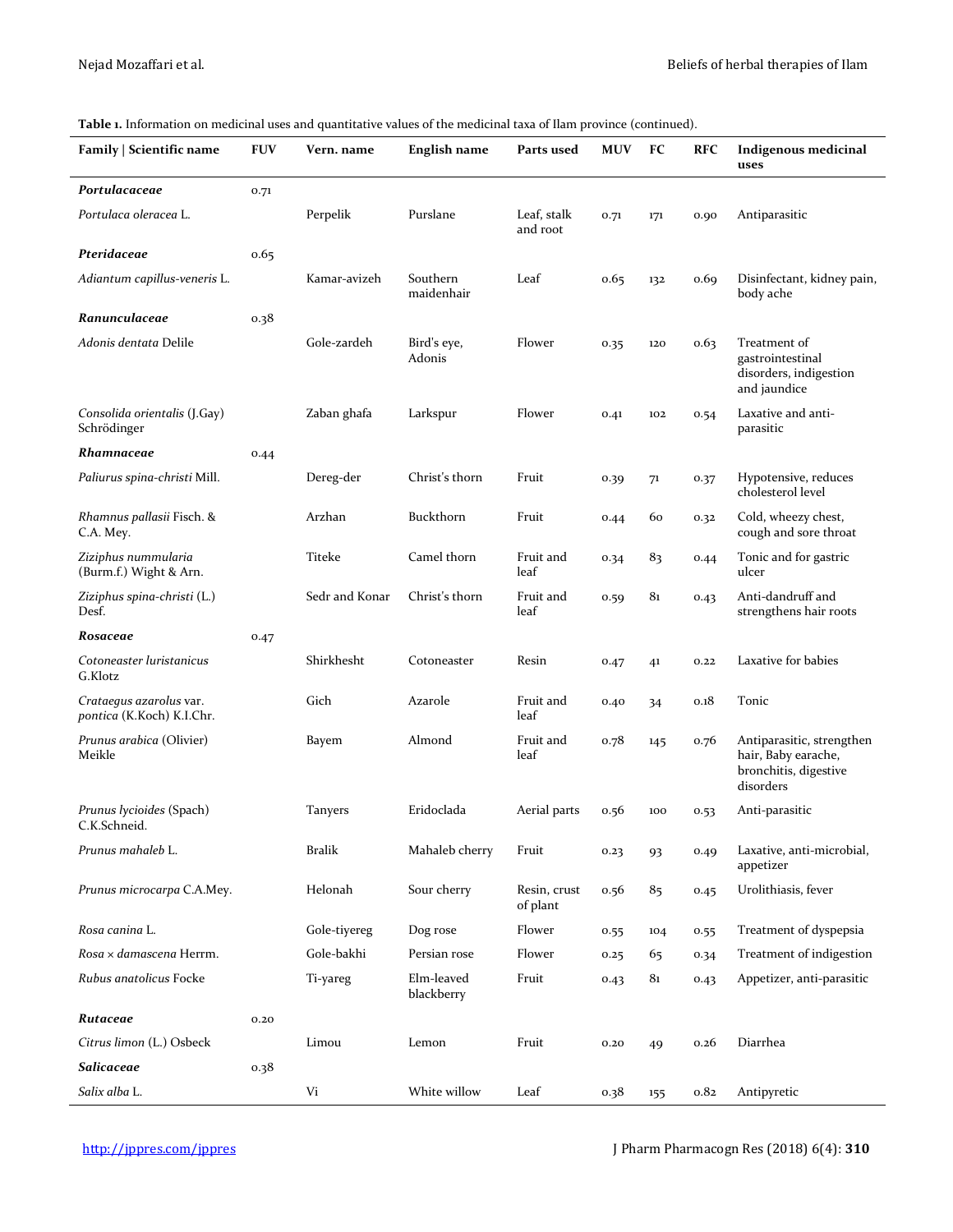| Family   Scientific name    | <b>FUV</b> | Vern. name                 | English name        | Parts used             | <b>MUV</b> | FC  | <b>RFC</b> | Indigenous medicinal<br>uses                                                                               |
|-----------------------------|------------|----------------------------|---------------------|------------------------|------------|-----|------------|------------------------------------------------------------------------------------------------------------|
| <b>Santalaceae</b>          | 0.31       |                            |                     |                        |            |     |            |                                                                                                            |
| Viscum album L.             |            | Darvash                    | White mistletoe     | Leaf, flower,<br>stalk | 0.31       | 102 | 0.54       | Body ache, joint pain and<br>abscess                                                                       |
| Scrophulariaceae            | 0.65       |                            |                     |                        |            |     |            |                                                                                                            |
| Scrophularia deserti Delile |            | Benjek-<br>mashine         | Figwort             | Aerial parts           | 0.80       | 167 | 0.88       | Wound healing, wounds<br>antiseptic, antimicrobial,<br>for kidney infections,<br>vaginitis and brucellosis |
| Verbascum alepense Benth.   |            | Gloe-zardeh                | Mullein             | Leaf and<br>flower     | 0.51       | 117 | 0.62       | Antipyretic, treatment of<br>skin disorders and<br>wounds healing                                          |
| Solanaceae                  | 0.58       |                            |                     |                        |            |     |            |                                                                                                            |
| Datura innoxia Mill.        |            | Tatotae                    | Hindu datura        | Resin                  | 0.61       | 171 | 0.90       | Anti-warts                                                                                                 |
| Lycium depressum Stocks     |            | Khoshak                    | Wolf berry          | Leaf and<br>fruit      | 0.79       | 180 | 0.95       | Treatment of urological<br>disorders                                                                       |
| Nicotiana tabacum L.        |            | Tamakou                    | Tobacco             | Leaf                   | 0.66       | 94  | 0.49       | Anti-leech, for tinea<br>infections                                                                        |
| Physalis divaricata D. Don  |            | Araousake-<br>poshtepardeh | Winter cherry       | Fruit                  | 0.6        | 115 | 0.61       | Urolithiasis and kidney<br>infections                                                                      |
| Solanum americanum Mill.    |            | Roarazek                   | Black<br>nightshade | Fruit                  | 0.26       | 56  | 0.29       | Skin diseases, wound<br>healing and eczema                                                                 |
| <b>Tamaricaceae</b>         | 0.67       |                            |                     |                        |            |     |            |                                                                                                            |
| Tamarix ramosissima Ledeb.  |            | Shoor-gaz                  | Tamarisk            | Resin and<br>leaf      | 0.67       | 73  | 0.38       | Treatment of skin<br>disorders and wound<br>healing                                                        |
| Thymelaeaceae               | 0.58       |                            |                     |                        |            |     |            |                                                                                                            |
| Daphne mucronata Royle      |            | Toye                       | Daphne              | Wood                   | 0.58       | 50  | 0.26       | For refreshing eyes and<br>eye pain                                                                        |
| Typhaceae                   | 0.25       |                            |                     |                        |            |     |            |                                                                                                            |
| Typha domingensis Pers.     |            | Loan                       | Cat's tail          | Flower and<br>resin    | 0.25       | 66  | 0.35       | Antipyretic                                                                                                |
| <b>Ulmaceae</b>             | 0.55       |                            |                     |                        |            |     |            |                                                                                                            |
| Ulmus glabra Huds.          |            | Vezm                       | Elm                 | Leaf                   | 0.55       | 83  | 0.44       | Treatment of heart<br>diseases and infertility                                                             |
| Xanthrrhoeaceae             | 0.77       |                            |                     |                        |            |     |            |                                                                                                            |
| Aloe vera (L.) Burm.f.      |            | Sabre-zard                 | Aloe                | Leaf                   | 0.77       | 148 | 0.78       | Diarrhea, wound healing                                                                                    |

FUV=Family use value; MUV=Medicinal use value; FC= No. of informants; RFC=Relative frequency of citation. The scientific names were proposed according to The Plant List [\(http://www.theplantlist.org/\)](http://www.theplantlist.org/).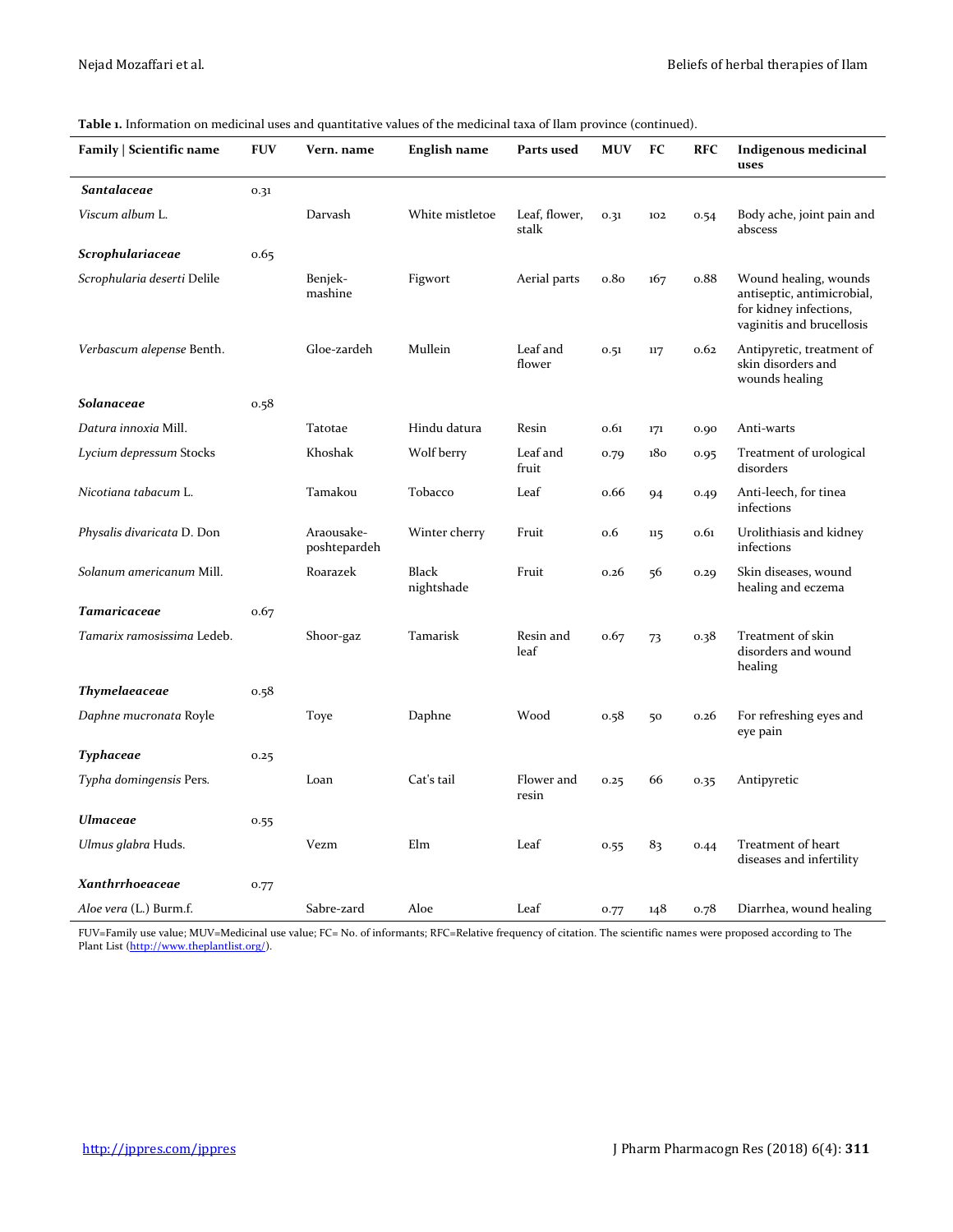| Family              | Genera                  | <b>Species</b>          |
|---------------------|-------------------------|-------------------------|
| Amaranthaceae       | 5                       | 5                       |
| Anacardiacea        | $\overline{\mathbf{c}}$ | 3                       |
| Apiaceae            | 6                       | 7                       |
| Apocynaceae         | 3                       | 3                       |
| Asclepiadaceae      | 15                      | 21                      |
| <b>Brassicaceae</b> | 5                       | 5                       |
| Compositae          | 12                      | 19                      |
| Euphorbiaceae       | $\overline{\mathbf{c}}$ | $\overline{\mathbf{2}}$ |
| Iridaceae           | 3                       | 3                       |
| Lamiaceae           | 10                      | 11                      |
| Leguminosae         | 9                       | 9                       |
| Liliaceae           | $\mathbf{1}$            | $\mathbf{1}$            |
| Malvaceae           | $\overline{\mathbf{c}}$ | $\overline{\mathbf{2}}$ |
| Poaceae             | $\overline{4}$          | 4                       |
| Ranunculaceae       | $\overline{2}$          | $\overline{\mathbf{c}}$ |
| Rhamnaceae          | 3                       | 4                       |
| Rosaceae            | 6                       | 9                       |
| Scrophulariaceae    | $\overline{2}$          | $\overline{\mathbf{c}}$ |
| Solanaceae          | 5                       | 5                       |

**Table 3.** Dominant medicinal plant families.

Various parts of the plant can accumulate diverse secondary metabolites. These metabolites are supportive to combat the plant's pathological stress and can also be used as a medicine by the community to cure a diversity of their disorders (Shah et al., 2013; Shah et al., 2014; Ullah et al., 2014). As different parts of the plants concentrate different types of bioactive constituents that is why local community reported it specifically. A total of 10 types of plant material (plant parts) were reported. Leaves (31%) were the mostly used plant part followed by flowers  $(19\%)$ , fruits  $(14\%)$ , stalks  $(8\%)$ , and aerial parts (7%). Roots, resins and floral branches were used 4- 5% whereas 3% use was indicated by seeds and bulbs as showed in Table 4. In this regard, our study is congruent with those of Miraldi et al. (2001); Ayyanar and Ignacimuthu (2005); Ghorbani (2005), and Amri and Kisangau (2012), reported that leaves of plant part can be used in herbal remedies from different parts of Iran. However, this is not the case in Traditional Chinese Medicine according to recent reports where roots are the dominant part used (Weckerle et al., 2009; Ghorbani et al., 2011). Among 132 plants, 72 plants expressed the usage of single plant part while the remaining 60 recorded more than one part to be used in herbal remedies. It appears that plant parts are specific to diseases and not all parts of a medicinal plant are necessarily important.

**Table 4.** Different plant parts used for medicinal purposes.

| Part of plant          | Percentage (%)   |
|------------------------|------------------|
| Aerial parts           | 7.00             |
| Bulb                   | 2.91             |
| <b>Floral branches</b> | 4.40             |
| Flower                 | 18.93            |
| Fruit                  | 14.07            |
| Leaf                   | 31.06            |
| Resin                  | 5.33             |
| Root                   | 4.85             |
| Seed                   | 3.39             |
| <b>Stalk</b>           | 7.8 <sub>0</sub> |

Some plants had excessive use in the area and regularly mentioned by the informants. The highest medicinal MUV reported was 0.87 while the lowest 0.20. The mostly used plants were *Alhagi maurorum*  (0.87), *Cannabis sativa* (0.85), *Stachys lavandulifolia* (0.83), *Pistacia atlantica* (0.81), *Pistacia khinjuk*  (0.80), *Scrophularia deserti* (0.80), *Prosopis farcta* (0.79), *Lycium depressum* (0.79), *Prunus arabica* (0.78), *Peganum harmala* (0.78), *Aloe vera* (0.77), *Medicago sativa* (0.77) and *Artemisia sieberi* (0.76). *Alhagi maurorum* is used as diaphoretic, diuretic, expectorant and in ulcer treatment (Kulieva and Shasvarov, 1972). It is also used as laxative and in diseases of the urinary tract and liver (Batanouny, 1999). Different types of flavonoids have been reported from aerial parts (Sapko et al., 2011) and aliphatic ketones and esters from roots (Marashdah and Al-Hazimi, 2010). *Cannabis sativa* is also a well-known medicinal plant and used as potent refrigerant, narcotic, anti-diarrheal and general stimulant (Ullah et al., 2014). Leaves can be used in bandage for healing wounds, and their powdered are used as an anodyne, sedative, tonic narcotic. Moreover, their juice can be added with milk and nuts as a cold drink ("tandai") generating a pleasant excitement (Akhtar et al., 2013). It is the oldest plants used in medicine,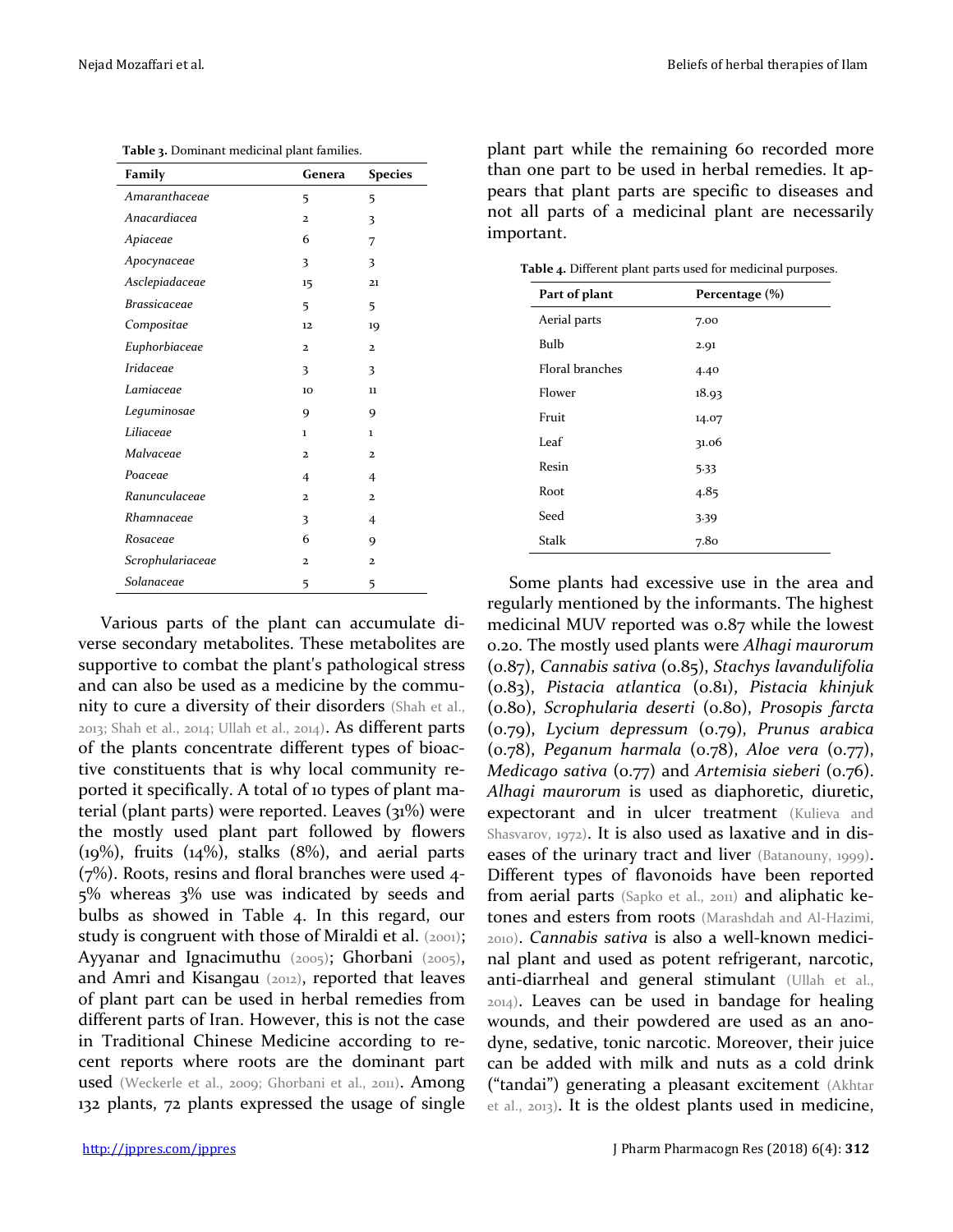which has been studied several times with respect to its phytochemistry (Akhtar et al., 2013). Currently, a total of 483 constituents have been identified in *Cannabis* of which 66 are cannabinoids (Ross et al., 2005). About 20 flavonoids have been reported to be present in *Cannabis* as aglycones or as conjugated O-glycosides or C-glycosides (Ross et al., 2005). *Peganum harmala* is widely distributed in North Africa, Mediterranean, the Middle East, Pakistan, India and Iran and has been introduced in America and Australia (Asghari and Lockwood, 2002; Yousefi et al., 2009). It has been traditionally used in Iran as an antiseptic and disinfectant agent by burning its seeds (Fathiazad et al., 2006). *Peganum harmala* is used as antiflatulent, insect repellent, evil repellent, antispasmodic, and boils in camels and jaundice in animals (Ullah et al., 2014).

The most pharmacological active compounds of *P. harmala* are several alkaloids, which are found in the seeds and roots (Mirzaie, 2007). There are various reports that *P. harmala* had different pharmacological activities including spontaneous effect (Fathiazad et al., 2006), anti-tumor effect, insecticidal effect, caving malaria (Goel et al., 2009), anti-leishmanial (Mirzaie et al., 2007), anti-spasmodic, anti-histaminic, vasorelaxant effect (Asghari and Lockwood, 2002), wound healing (Derakhshanfar et al., 2010), immuno-modulator, anti-oxidant activity (Astulla et al., 2008), hypoglycemic effect (Singh et al., 2014). Also, it has been reported as antibacterial, antifungal and antiviral effects by Shonouda et al. (2008). *Stachys lavandulifolia* is used as antiflatulent, heart tonic, analgesic, antidepressant, and against rheumatism, dyspepsia and headache in our study area. Its aerial parts are used against infection and cold in Kohghiluyeh va Boyer Ahmad province of Iran (Mosaddegh et al., 2012). The decoction of the flowers is being used by the tribal people for treatment of skin infection, menorrhagia and anti-bacterial (Pirbaloutl, 2009). Pharmacologically its anti-inflammatory and analgesic activities were elucidated by Hajhashemi et al. (2007) and wound healing activity by Pirbalouti and Koohpyeh (2010).

*Pistacia khinjuk* is used against disorders affecting the digestive system, asthma, and as diuretic, stomachic and mouth freshener in our study area. In folk medicine, the *Pistacia* species are generally used as antiviral, antibacterial, anti-inflammatory, antifungal, and antipyretic agents as well as astringents for treating of diarrhea, throat infections, and disorders of the liver, kidney, heart, and respiratory system (Kordali et al., 2003). Its oil has anti-helminthic effect against protoscoleces of *Echinococcus granulosus* (Taran et al., 2009). There are also reports concerning the antimicrobial and antifungal wound healing properties of *P. khinjuk* (Taran et al., 2010). It follows that our most cited species are medicinally widely used in other cultures and the medicinal properties of some of them are validated through pharmacological assays.

Family use value (FUV) depicts which family has extensively been used by the local population regardless of number of species. The majorly used families were *Cannabaceae* (0.85), *Nitrariaceae* (0.78), *Anacardiaceae* (0.76), *Fagaceae* (0.72), *Moraceae* (0.71), *Portulacaceae* (0.71), *Tamaricaceae* (0.67), *Boraginaceae* (0.67), *Amaryllidaceae* (0.51), *Pteridaceae* (0.65) and *Scrophulariaceae* (0.65). For majority of the above families only single species were reported. Among the largest families high FUV was demonstrated by *Leguminosae* (0.55) *Rosaceae* (0.47), *Lamiaceae* (0.46) and *Compositae* (0.40). Sher and Hussain (2009) and Bennett and Prance (2000) reported that *Lamiaceae* is a family with frequently herbaceous plants producing volatile scent over all aerial parts, as leading medicinal plant family. *Leguminosae* is exclusively composed of legumes and many of them, for instance, species of *Vicia, Medicago,* and *Trifolium,* among others are well known edible plants. *Glycyrrhiza glabra* a medicinal legume with MUV of 0.71, also known as liquorice, its roots and rhizomes are herbal medicine and natural sweetener.

Lot components have been isolated from liquorice such as triterpene saponins, flavonoids, isoflavonoids and chalcones, with glycyrrhizic acid as the main biologically active component. It is used primarily in treating peptic ulcer, hepatitis C, and pulmonary and skin diseases. Previous related studies reported that there are various other useful pharmacological properties including antiviral, anti-inflammatory, antimicrobial, antioxidative, immune-modulatory, hepatoprotective and cardioprotective effects (Asl and Hosseinzadeh, 2008).

Highest RFC value was exhibited by *Lycium depressum* (0.95); followed with slight difference by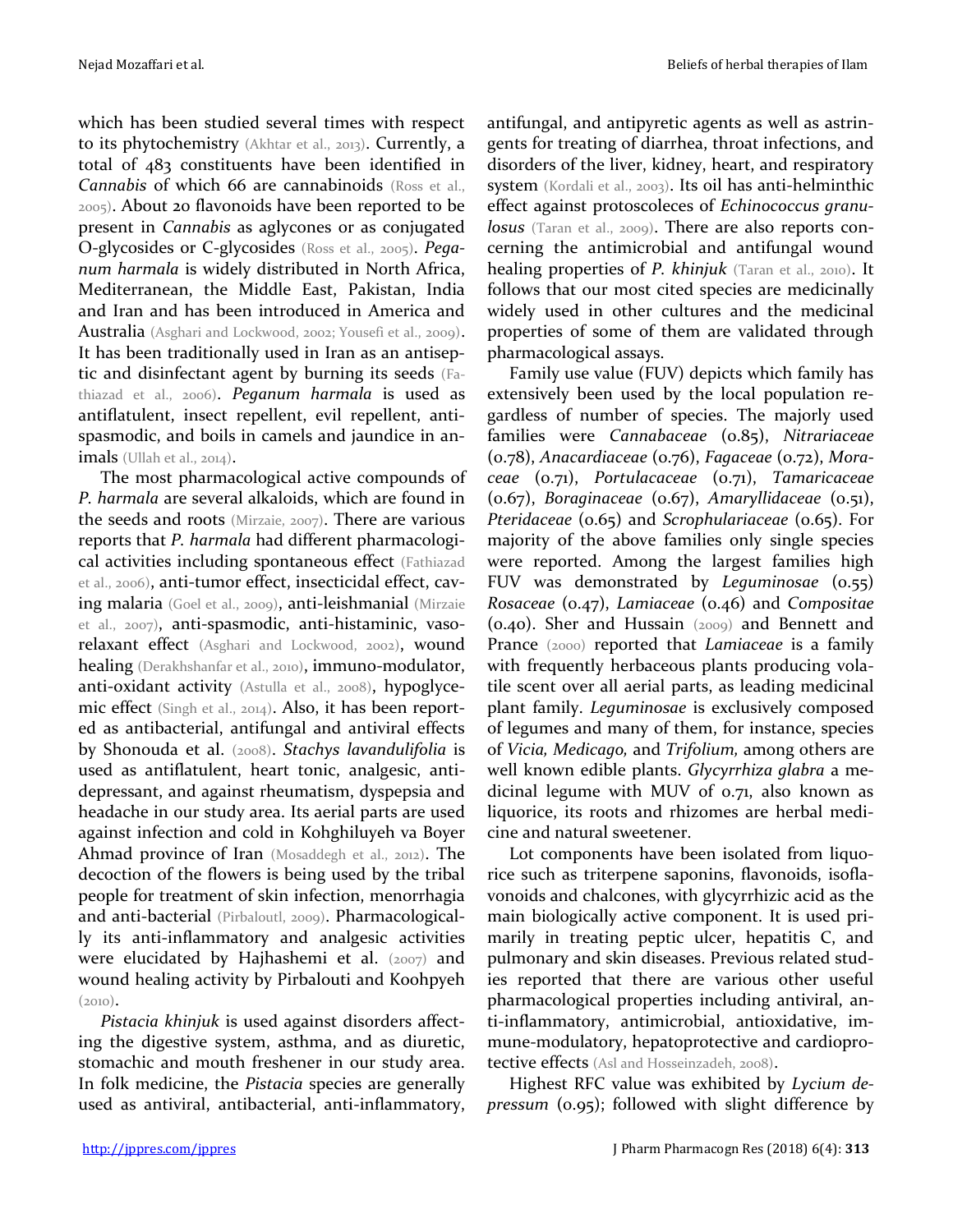*Pistacia khinjuk* (0.94), *Nasturtium officinale* (0.93) and *Portulaca oleracea* (0.90). However, lowest RFC was recorded by *Ziziphora capitata* (0.16), known as anti-microbial in ethnomedicinal literature and its *in vitro* antibacterial activity is validated by Asghari and Lockwood (2002). Tabaraki et al. (2013) have performed an *in vitro* experiment with its extract and reported it as a strong antioxidant. However, Qasem (2015) has reported it as strong anti-diabetic and as a potent agent in reducing high blood pressure. Ghasemi et al. (2013) reported its use in urogenital problems by the community of Kurd tribe in Dehloran and Abdanan districts, Ilam province, Iran. In traditional Iranian medicine, different parts of *Pistacia* have been used for a long time as useful remedies for different diseases, for example, the fruit kernel of *P. vera* as a cardiac, stomach, hepatic, and brain tonic; the fruits of *P. atlantica, P. khinjuk, and P. terebinthus* for their aphrodisiac activity and treatment of liver, kidney, heart, and respiratory system disorders, and the gum resin of *P. lentiscus, P. atlantica, P. khinjuk,* and *P. terebinthus* for their wound healing activity, and treatment of brain and gastrointestinal disorders (Sina, 1997). The high RFC of *Nasturtium officinale* and *Portulaca oleracea*  could be attributed to the fact that these are common wild vegetables known and used in many cultures. The young shoots of *Nasturtium officinale* and its leaves are cooked as vegetable and used for treatment of constipation, dyspepsia and stomachache with an RFC value of 0.65 in Karak district of Pakistan (Rehman et al., 2015). While *Portulaca oleracea* is used against diabetes (Rehman et al., 2015) and as stomach tonic (Mosaddegh et al., 2012).

Many plants reported in the present study are also known from other cultures and utilized against diverse ailments. In this section we give a comprehensive comparison of some of the well-known plants. *Nerium oleander* is used in Morocco as hypoglycemic, abortive, anti-vertigo, and antidiabetic, against itching and headache; In Tamil Nadu, India against snake bite and jaundice (Thirumalai et al., 2010). In the present study *Centaurea iberica* was used in stomach-ache, and it is used as antipyretic and wound healer (Çakılcıoğlu and Türkoğlu, 2007) as well as in stomach-ache (Ugurlu and Secmen, 2008) in Turkey. *Adiantum capillus-veneris* is used

as disinfectant and against kidney pain. It is reported to be used for asthma and dyspnea in Kohghiluyeh va Boyer Ahmad province of Iran (Mosaddegh et al., 2012) and snake and scorpion bite in Swat district of Pakistan (Ilyas et al., 2013). *Solanum nigrum* has been reported from India to be used in Jaundice, soothes inflammation of eyes, cure acne and pimples (Bhatia et al., 2014). It showed a role against skin diseases, wound healing and eczema. The other study by Akhtar et al. (2013) revealed that its use against skin inflammation in addition to use against fever from Pakistan. *Myrtus communis* is used as vulnerary, cough, sedative and digestive in Italy (Loi et al., 2005). In contrast to their observations, we reported the use of *Myrtus communis* as antibacterial, disinfection, air freshener, against gynecological disorders and wound healing. In Tabarkins, a northern Italian (Ligurian) minority in southwestern Sardinia it is used against cold and as bechic (Maxia et al., 2008). The above comparison demonstrates the novel uses of medicinal plants in the present study as well as similar uses to those from different cultures.

Indigenous medical plants are an important part of the culture of Iranian, and Medicinal plants are traditionally used by most of Iranian people. In many of the Iranian ethnomedicinal studies males have been the dominant contributors to the ethnomedicinal knowledge (Ghorbani, 2005; Bahmani et al., 2012), however females have been shown to be dominant contributors in others (Mosaddegh et al., 2012; Bahmani et al., 2014; Nasab and Khosravi, 2014). In the present study the men to women ratio was 60 to 40, showing that both genders are using plant-based medicines. Both genders provided precious knowledge on medicinal flora of the study area. Also, the associated knowledge possessed by the elder ones is lost when they depart or when they unable to deliver the knowledge. The communities residing the southern district of Ilam are mostly associated with agriculture and apparently, they are largely dependent on plant-based medicines.

Therefore, the present study is an important contribution towards documenting the precious ethnomedicinal knowledge from the people of Ilam and saving it for their future generations.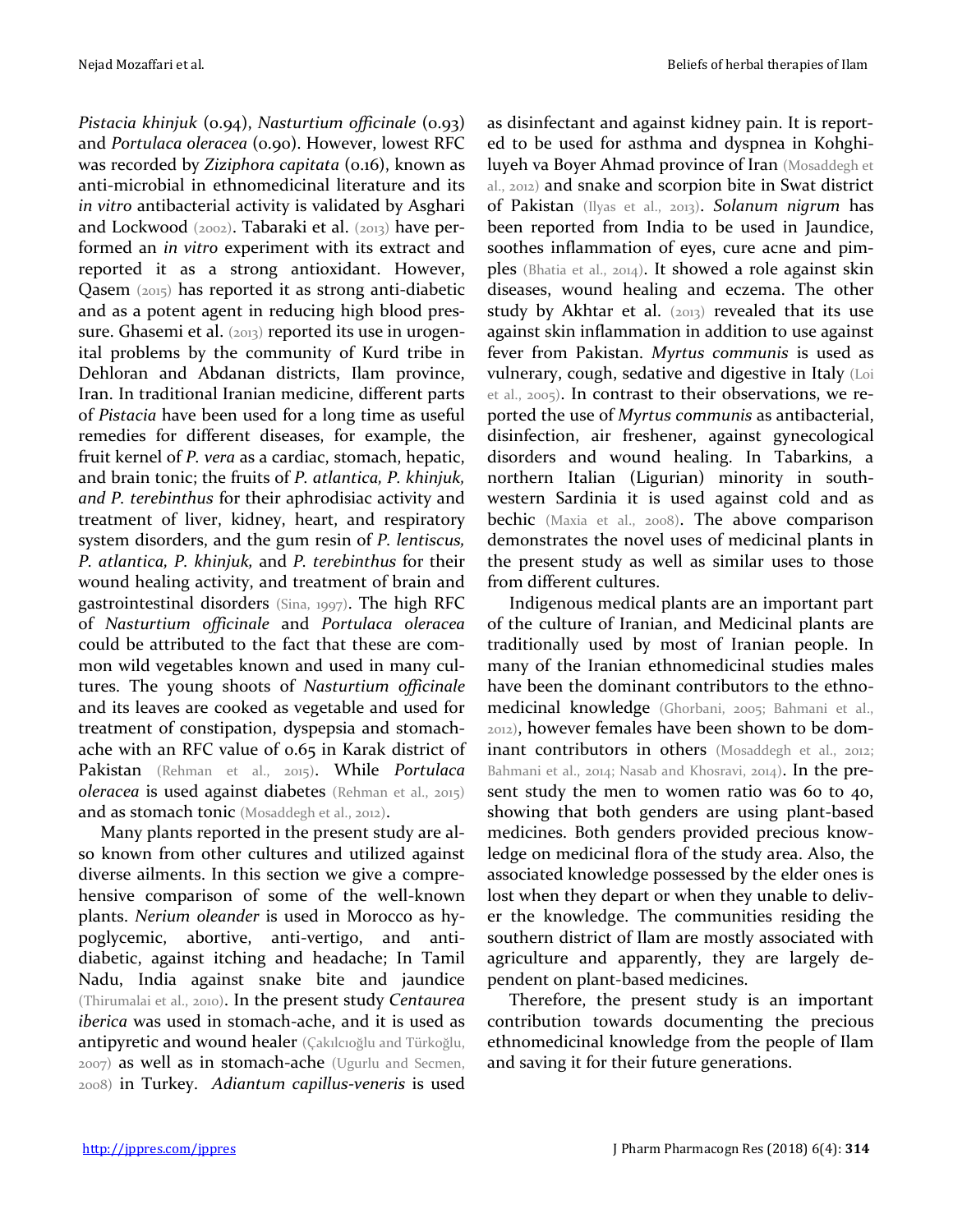### **CONCLUSIONS**

The results of the present research showed that a plethora of medicinal plants mainly the dicotyledons (angiosperms) are used by the local communities of the southern district of Ilam province, Iran for the treatment of broad spectrum of human ailments. Use of indigenous medicinal plants by the inhabitants in the study area ensures the continuity of indigenous knowledge associated with the respective plants. In this investigation, 132 medicinal plants of the study area, some of which were demonstrated by MUV (*Alhagi maurorum, Cannabis sativa, Stachys lavandulifolia*, *Pistacia atlantica*, *Pistacia khinjuk, Scrophularia deserti*, *Prosopis farcta*, *Lycium depressum, Prunus arabica*, *Peganum harmala, Aloe vera*, *Medicago sativa, Artemisia sieberi*, and *Alhagi maurorum*) and RFC (*Lycium depressum*, *Pistacia khinjuk*, *Nasturtium officinale*, *Portulaca oleracea*) as the most common and important used plants of the study area were presented. These important plants were specifically compared with the existing literature from different cultures within Iran and abroad. The information was at instances matched with other studies and for some important plants referenced the pharmacological validations. However, many of medicinal uses given in this paper were not found in the existing literature. Also, the most cited species were not necessarily the most cited ones in other studies indicating their distinctive usage in the study area. Therefore, these uses could make the baseline for further pharmacological assays in the laboratory on the respective plants.

#### **CONFLICT OF INTEREST**

The authors declare no conflict of interest.

#### **ACKNOWLEDGMENT**

The authors wish to thank the people of Ilam province of Iran and traditional pharmacists for their participation in this research project.

#### **REFERENCES**

- Akhtar N, Rashid A, Murad W, Bergmeier E (2013) Diversity and use of ethno-medicinal plants in the region of Swat, North Pakistan. J Ethnobiol Ethnomed 9: 25.
- Amri E, Kisangau DP (2012) Ethnomedicinal study of plants used in villages around Kimboza forest reserve in

Morogoro, Tanzania. J Ethnobiol Ethnomed 8: 1.

- Asghari G, Lockwood GB (2002) Stereospecific biotransformation of (±) phenylethyl propionate by cell cultures of *Peganum harmala* L. Iran Biomed J 6: 43–46.
- Asl MN, Hosseinzadeh H (2008) Review of pharmacological effects of *Glycyrrhiza* sp. and its bioactive compounds. Phytother Res 22: 709–724.
- Astulla A, Zaima K, Matsuno Y, Hirasawa Y, Ekasari W, Widyawaruyanti A, Zaini NC, Morita H (2008) Alkaloids from the seeds of *Peganum harmala* showing antiplasmodial and vasorelaxant activities. J Nat Med 62: 470–472.
- Ayyanar M, Ignacimuthu S (2005) Traditional knowledge of kani tribals in Kouthalai of Tirunelveli hills, Tamil Nadu, India. J Ethnopharmacol 102: 246–255.
- Bahmani M, Rafieian-Kopaei M, Avijgan M, Hosseini S, Golshahi H, Eftekhari Z, et al (2012) Ethnobotanical studies of medicinal plants used by Kurdish owner's in south range of Ilam province, west of Iran. Am-Euras J Agric Environ Sci 12: 1128–1133.
- Bahmani M, Zargaran A, Rafieian-Kopaei M (2014) Identification of medicinal plants of Urmia for treatment of gastrointestinal disorders. Rev Bras Farmacogn  $24(4):468-80.$
- Batanouny KH (1999) Wild Medicinal Plants in Egypt. (with contribution of: Aboutabl E, Shabana M & Soliman F). With support of the Swiss Development Co-operation (SDC). Academy of Scientific Research and Technology, Egypt. Switzerland: The World Conservation Union (IUCN), pp. 102–104.
- Bennett BC, Prance GT (2000) Introduced plants in the indigenous pharmacopoeia of northern South America. Econ Bot 54: 90–102.
- Bhatia H, Sharma YP, Manhas R, Kumar K (2014) Ethnomedicinal plants used by the villagers of district Udhampur, J & K, India. J Ethnopharmacol 151: 1005–1018.
- Bhatia H, Sharma YP, Manhas R, Kumar K (2015) Traditional phytoremedies for the treatment of menstrual disorders in district Udhampur, J & K, India. J Ethnopharmacol 160: 202–210.
- Çakılcıoğlu U, Türkoğlu İ (2007) Plants and fruits used for cholesterol treatment by the folk in Elaziğ. Phytol Balc 13: 239–245.
- Derakhshanfar A, Oloumi M, Mirzaie M (2010) Study on the effect of *Peganum harmala* extract on experimental skin wound healing in rat: pathological and biomechanical findings. Comp Clin Path 19: 169–172.
- Eslami M, Bayat M, Mozaffari Nejad AS, Sabokbar A, Anvar AA (2016) Effect of polymer/nanosilver composite packaging on long-term microbiological status of Iranian saffron (*Crocus sativus* L.). Saudi J Biol Sci 23: 341–347.
- Fathiazad F, Azarmi Y, Khodaie L (2006) Pharmacological effects of *Peganum harmala* seeds extract on isolated rat uterus. Iran J Pharm Sci 2: 81–86.
- Gazzaneo LRS, De Lucena RFP, de Albuquerque UP (2005) Knowledge and use of medicinal plants by local specialists in an region of Atlantic Forest in the state of Pernambuco (Northeastern Brazil). J Ethnobiol Ethnomed 1: 9.
- Goel N, Singh N, Saini R (2009) Efficient *in vitro* multiplication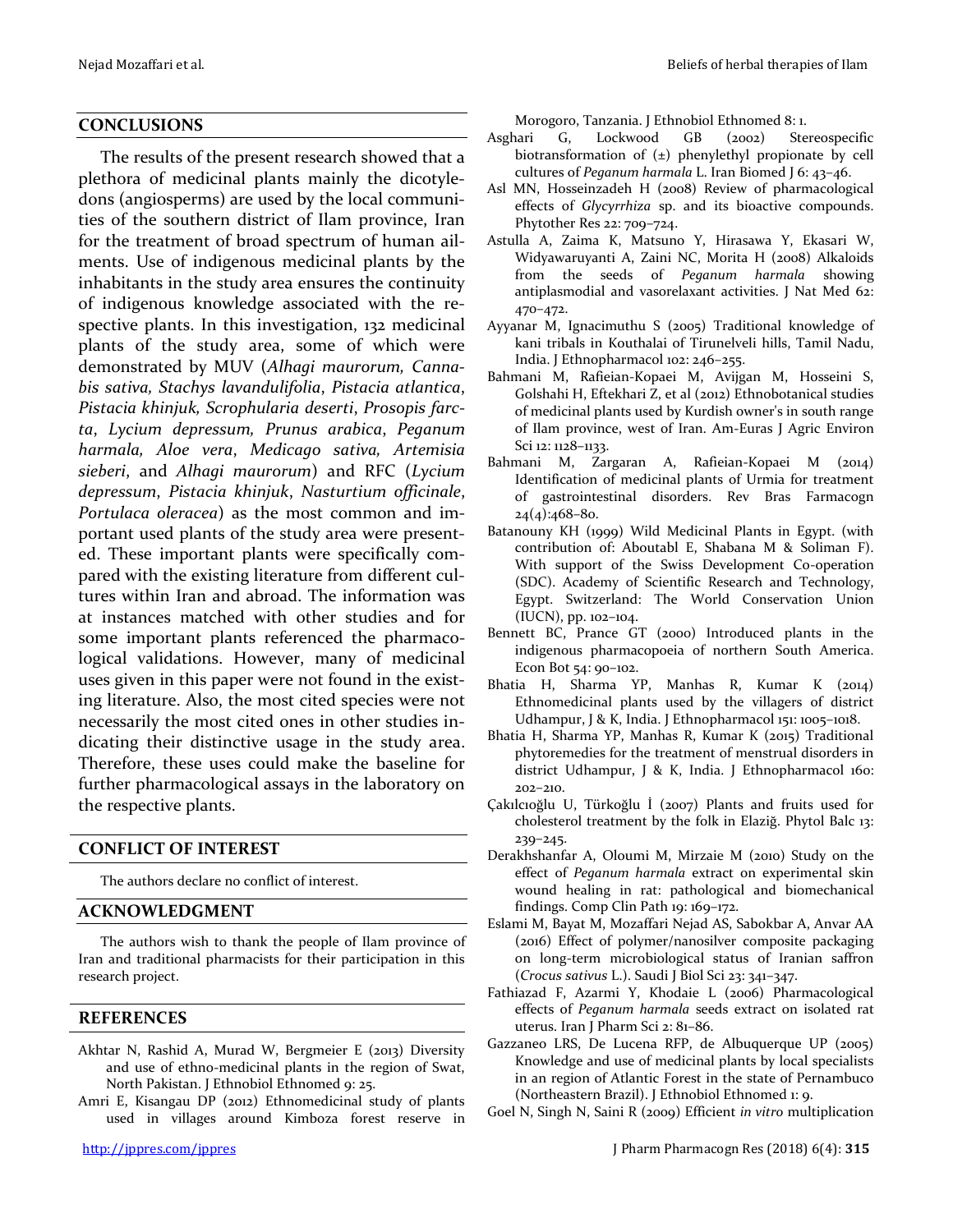of Syrian Rue (*Peganum harmala* L.) using 6 benzylaminopurine pre-conditioned seedling explants. Nat Sci 7: 129–134.

- Ghasemi PA, Momeni M, Bahmani M (2013) Ethnobotanical study of medicinal plants used by Kurd tribe in Dehloran and Abdanan districts, Ilam province, Iran. Afr J Tradit Complement Altern Med 10: 368–385.
- Ghorbani A (2005) Studies on pharmaceutical ethnobotany in the region of Turkmen Sahra, north of Iran: (Part 1): General results. J Ethnopharmacol 102: 58–68.
- Ghorbani A, Langenberger G, Feng L, Sauerborn J (2011) Ethnobotanical study of medicinal plants utilised by Hani ethnicity in Naban River Watershed National Nature Reserve, Yunnan, China. J Ethnopharmacol 134: 651–667.
- Hajhashemi V, Ghannadi A, Sedighifar S (2007) Analgesic and anti-inflammatory properties of the hydroalcoholic, polyphenolic and boiled extracts of *Stachys lavandulifolia*. Res Pharm Sci 1: 92–98.
- Ilyas M, Qureshi R, Shinwari ZK, Arshad M, Mirza SN (2013) Some ethnoecological aspects of the plants of *Qalagai hills*, Kabal valley, Swat, Pakistan. Int J Agric Biol 15: 801–810.
- Jalali H, Mozaffari Nejad AS, Ebadi AG, Laey G (2009) Ethnobotany and folk pharmaceutical properties of major trees or shrubs in northeast of Iran. Asian J Chem 21: 5632–2638.
- Jamila F, Mostafa E (2014) Ethnobotanical survey of medicinal plants used by people in Oriental Morocco to manage various ailments. J Ethnopharmacol 154: 76–87.
- Kamkar A, Shamse Ardekani MR, Shariatifar N, Misagi A, Mozaffari Nejad AS, Jamshidi AH (2013) Antioxidative effect of Iranian *Pulicaria gnaphalodes* extracts in Soybean oil. S Afr J Bot 85: 39–43.
- Kargıoğlu M, Cenkci S, Serteser A, Evliyaoğlu N, Konuk M, Kök MŞ, Bağcı Y (2008) An ethnobotanical survey of inner-West Anatolia, Turkey. Human Ecology 36: 763–777.
- Karimi A, Mohammadi-Kamalabadi M, Rafieian-Kopaei M, Amjad L, Salimzadeh I (2016) Determination of antioxidant activity, phenolic contents and antiviral potential of methanol extract of *Euphorbia spinidens* Bornm (*Euphorbiaceae*). Trop J Pharm Res 15(4): 759–764.
- Kordali S, Cakir A, Zengin H, Duru M (2003) Antifungal activities of the leaves of three *Pistacia* species grown in Turkey. Fitoterapia 74: 164–167.
- Kulieva A, Shasvarov G (1972) Treatment of ulcer disease with an extract from *Alhagi persarum*. Vrach Delo 9: 61.
- Loi M, Maxia L, Maxia A (2005) Ethnobotanical comparison between the villages of Escolca and Lotzorai (Sardinia, Italy). J Herbs Spices Med Plants 11: 67–84.
- Marashdah M, Al-Hazimi H (2010) Pharmacological activity of ethanolic extract of *Alhagi maurorum* roots. Arab J Chem 3: 39–42.
- Maxia A, Lancioni MC, Balia AN, Alborghetti R, Pieroni A, Loi MC (2008) Medical ethnobotany of the Tabarkins, a northern Italian (Ligurian) minority in south-western Sardinia. Genet Resour Crop Evol 55: 911–24.
- Miraldi E, Ferri S, Mostaghimi V (2001) Botanical drugs and preparations in the traditional medicine of west Azerbaijan (Iran). J Ethnopharmacol 75: 77–87.

Mirzaie M (2007) Treatment of natural tropical theileriosis with

the extract of the plant *Peganum harmala*. Korean J Parasitol 45: 267–271.

- Mirzaie M, Nosratabadi SJ, Derakhshanfar A (2007) Antileishmanial activity of *Peganum harmala* extract on the *in vitro* growth of *Leishmania major* promastigotes in comparison to a trivalent antimony drug. Veterinarski arhiv 77: 365–375.
- Moerman DE, Pemberton RW, Kiefer D, Berlin B (1999) A comparative analysis of five medicinal floras. J Ethnobiol 19: 49–70.
- Morvin Yabesh J, Prabhu S, Vijayakumar S (2014) An ethnobotanical study of medicinal plants used by traditional healers in silent valley of Kerala, India. J Ethnopharmacol 154: 774–789.
- Mosaddegh M, Naghibi F, Moazzeni H, Pirani A, Esmaeili S (2012) Ethnobotanical survey of herbal remedies traditionally used in Kohghiluyeh va Boyer Ahmad province of Iran. J Ethnopharmacol 141: 80–95.
- Mozaffari Nejad AS, Kamkar A, Giri A, Pourmahmoudi AA (2013a) Ethnobotany and folk medicinal uses of major trees and shrubs in Northern Iran. J Med Plants Res 7: 284–289.
- Mozaffari Nejad AS, Bayat M, Ahmadi AA (2013b) Investigation of aflatoxin B1 in spices marketed in Hyderabad, India using ELISA method. J Pure Appl Microbiol 7: 3219–3223.
- Mozaffari Nejad AS, Shabani S, Bayat M, Hosseini SE (2014) Antibacterial effect of garlic aqueous extract on *Staphylococcus aureus* in Hamburger. Jundishapur J Microb 7: 1–5.
- Nasab FK, Khosravi AR (2014) Ethnobotanical study of medicinal plants of Sirjan in Kerman Province, Iran. J Ethnopharmacol 154: 190–197.
- Pirbaloutl A (2009) Medicinal plants used in Chaharmahal and Bakhtyari districts of Iran. Herba Pol 55: 69–77.
- Pirbalouti AG, Koohpyeh A (2010) Wound healing activity of extracts of *Malva sylvestris* and *Stachys lavandulifolia*. Int J Biol 3: 174.
- Qasem JR (2015) Prospects of wild medicinal and industrial plants of saline habitats in the Jordan valley. Pak J Bot 47: 551–570.
- Rahimi-Madiseh M, Heidarian E, Kheiri S, Rafieian-Kopaei M (2017) Effect of hydroalcoholic *Allium ampeloprasum* extract on oxidative stress, diabetes mellitus and dyslipidemia in alloxan-induced diabetic rats. Biomed Pharmacother 86:363-367.
- Rehman K, Khan MA, Ullah Z, Chaudhary HJ (2015) An ethno botanical perspective of traditional medicinal plants from the Khattak tribe of Chonthra Karak, Pakistan. J Ethnopharmacol 165: 251–259.
- Ross SA, ElSohly MA, Sultana GN, Mehmedic Z, Hossain CF, Chandra S (2005) Flavonoid glycosides and cannabinoids from the pollen of *Cannabis sativa* L. Phytochem Analysis 16: 45–48.
- Sapko O, Utarbaeva AS, Makulbek S (2011) Effect of fusaric acid on prooxidant and antioxidant properties of the potato cell suspension culture. Russ J Plant Physiol 58: 828–835.
- Shah NA, Khan MR, Nadhman A (2014) Antileishmanial, toxicity, and phytochemical evaluation of medicinal plants collected from Pakistan. Biomed Res Int 2014: 384204.
- Shah NA, Khan MR, Ahmad B, Noureen F, Rashid U, Khan RA